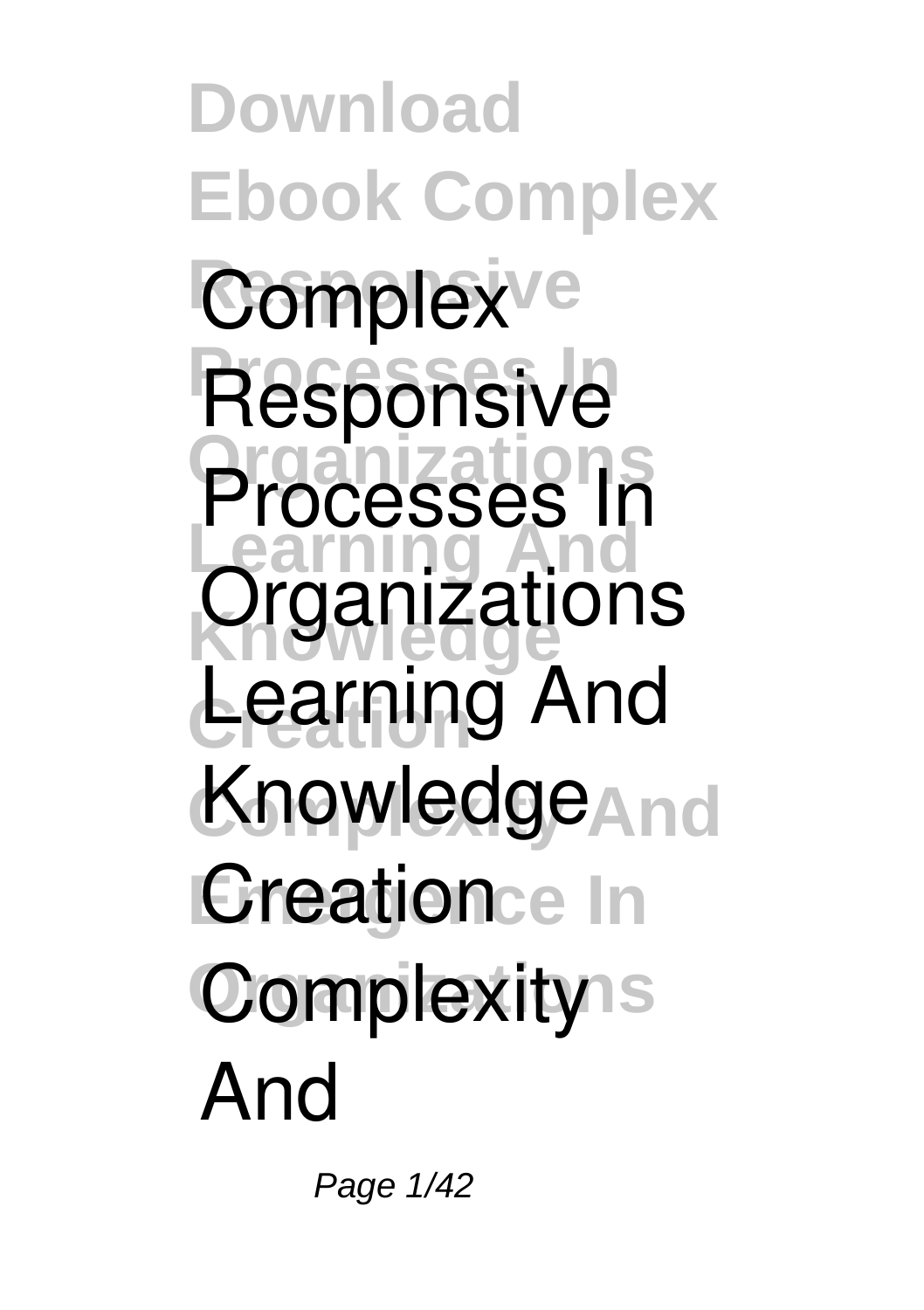**Download Ebook Complex Emergence In Propositions** Getting the books<sup>S</sup> **complex responsive** *organizations* learning **Creation and knowledge** and emergence in ncl **Organizations** now is means. You could not **processes in creation complexity** not type of inspiring

Page 2/42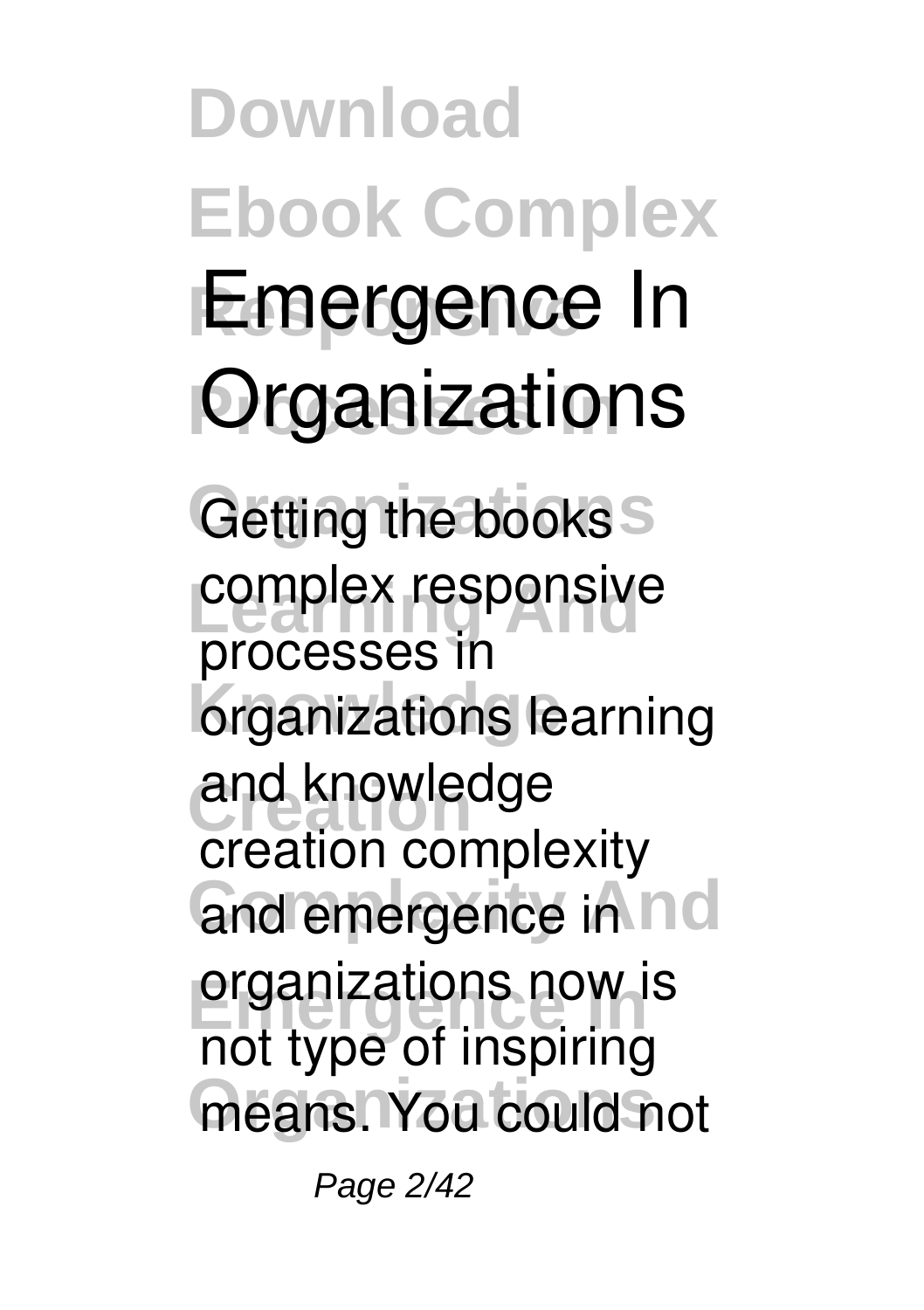by yourself going later than books deposit or from your connections to retrieve them. This is an categorically specifically get lead by on-line. This online **Exercise Separate Increases Organizations** in organizations library or borrowing simple means to responsive processes learning and knowledge creation Page 3/42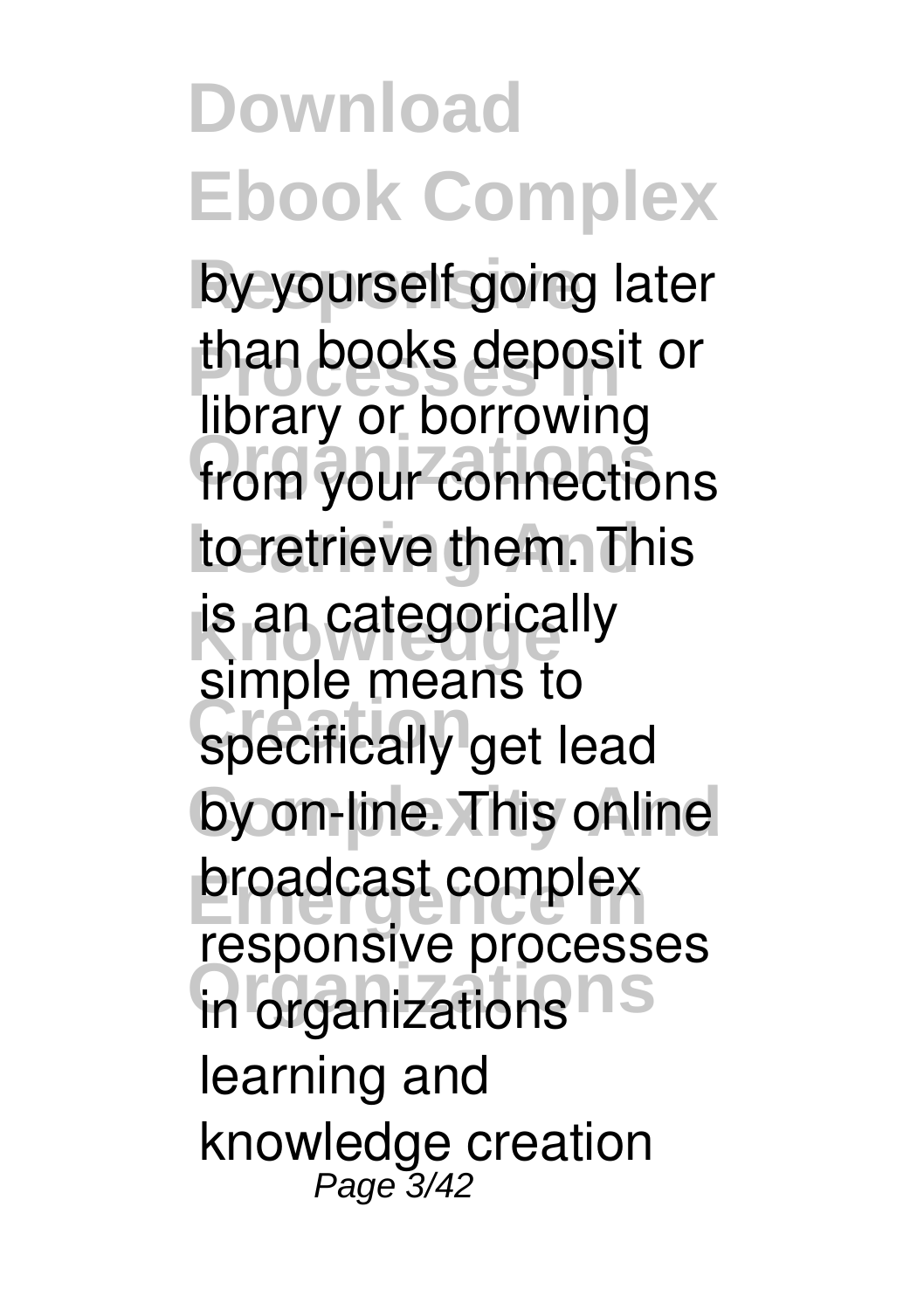**Download Ebook Complex** complexity and **Processes** In **Organizations** one of the options to laccompany you d subsequent to having **Creation** organizations can be other time.

It will not waste your cl time. take me, the e-Unquestionably ns book will spread you additional event to read. Just Page 4/42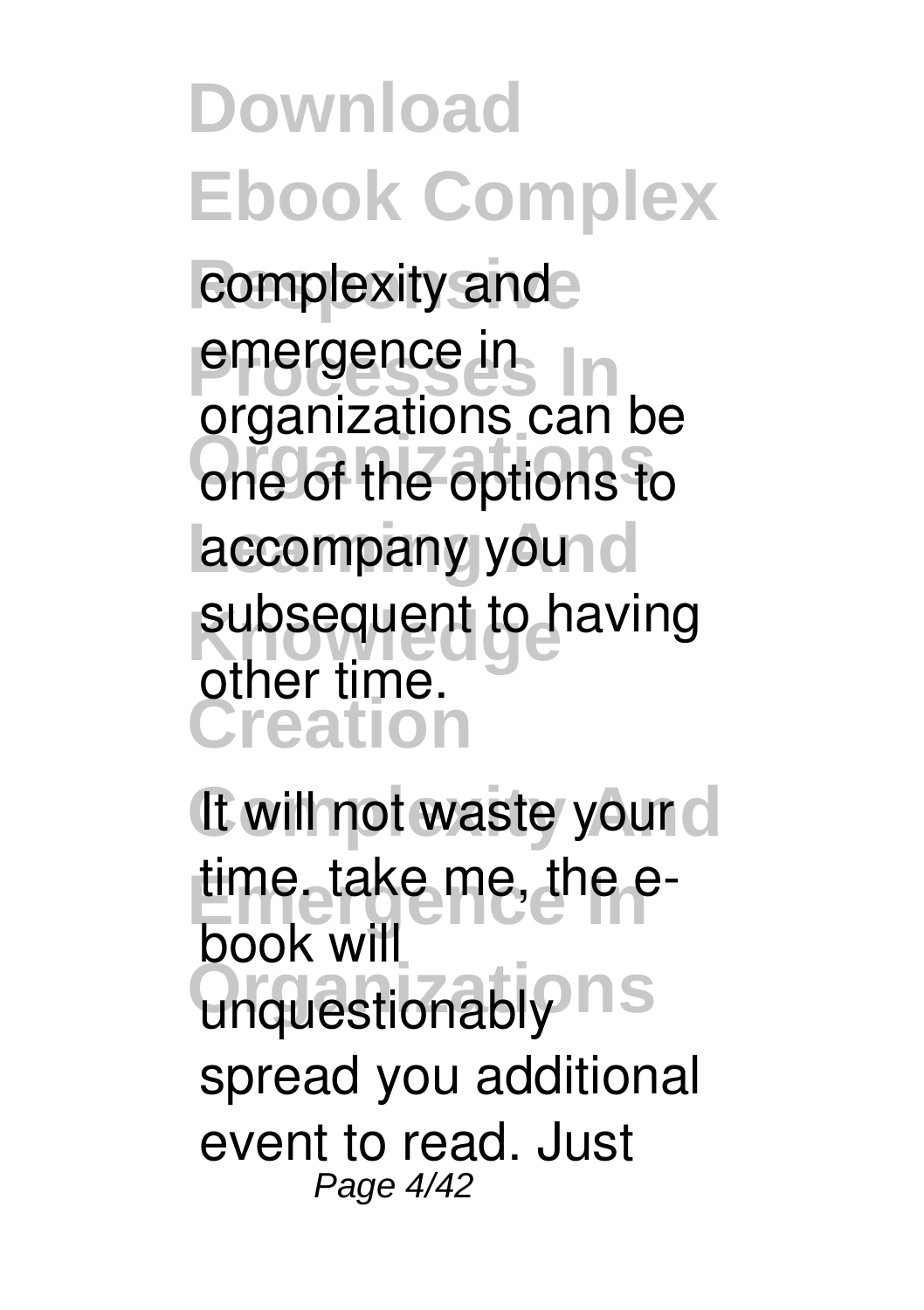**invest tiny mature to Properties Properties Organizations responsive processes**  $\ln$  organizations<sup>1</sup> **Knowledge Creation complexity and emergence in** y And **organizations** as **Organizations** them wherever you declaration **complex learning and knowledge creation** skillfully as review are now.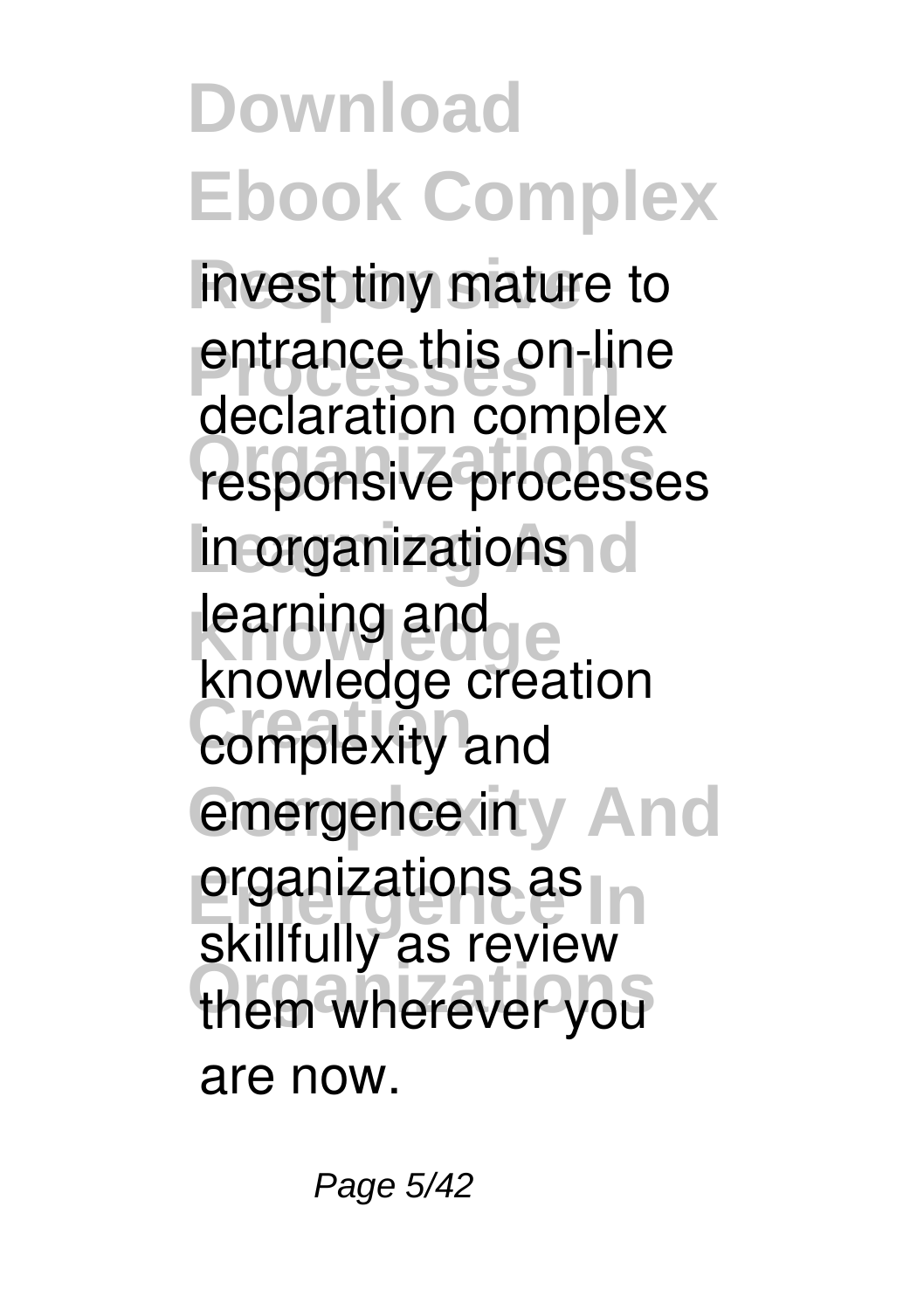**Ralph Stacey on COMPLEX responsive Organizations** at the Complexity and Management And **Conference Ralph Creation** and Paradoxes 2015 **Ralph Stacy at the nd CPH Change version** Complex<sup>15</sup> processes of relating Stacey: Complexity nference 201 *Responsive Processes in* Page 6/42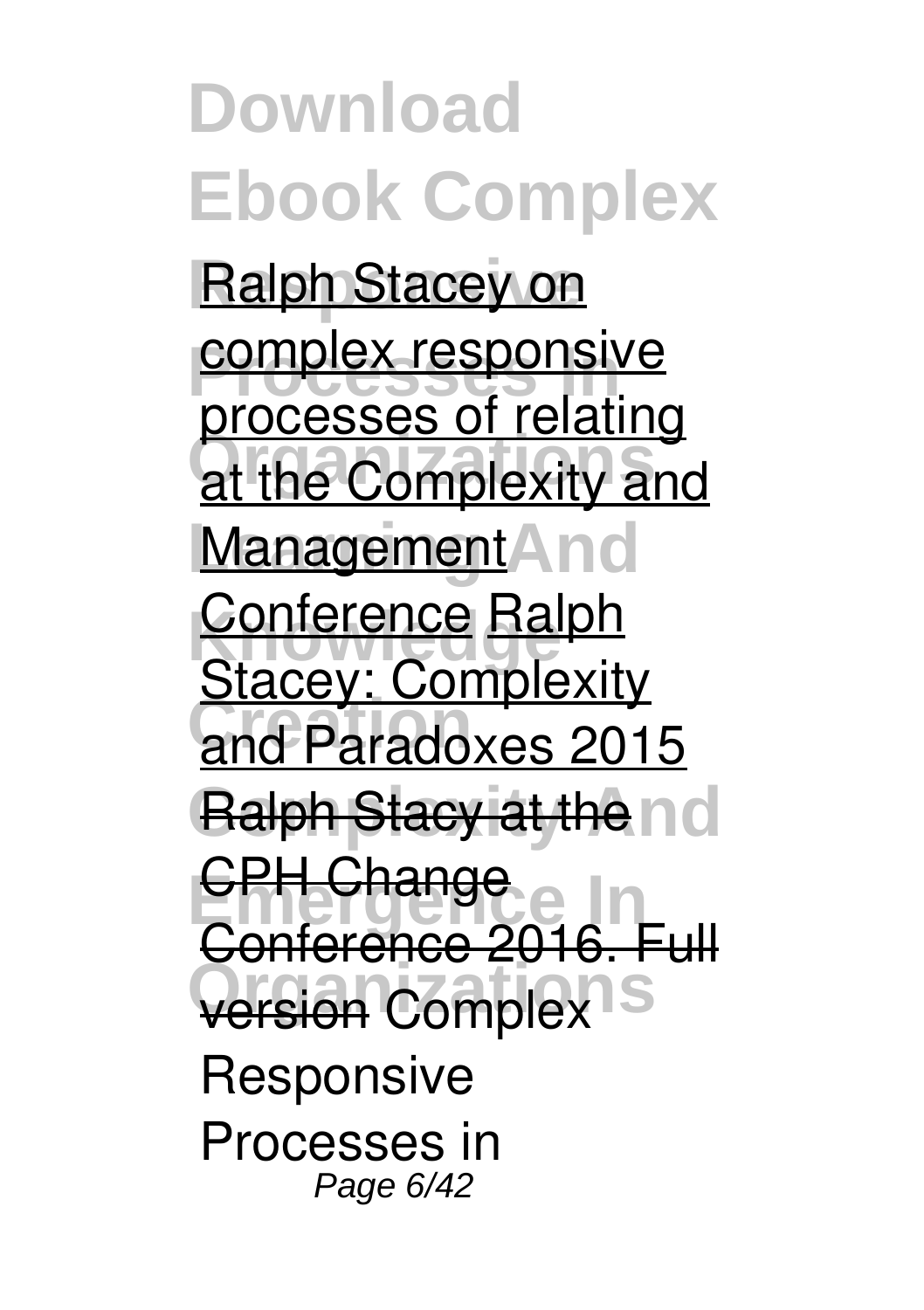**Download Ebook Complex** *<u>Organizations</u>* **Provincial Property Complexity and ITS** *<u>Emergemg And</u>* **Complex responsive Creation** Management|| Stacey and patrica shaw's no work<del>Dave Snowden</del> **Organizations** culture through small *Learning and Knowledge Creation* process || Change How leaders change actions Brave New Work | Aaron Dignan Page 7/42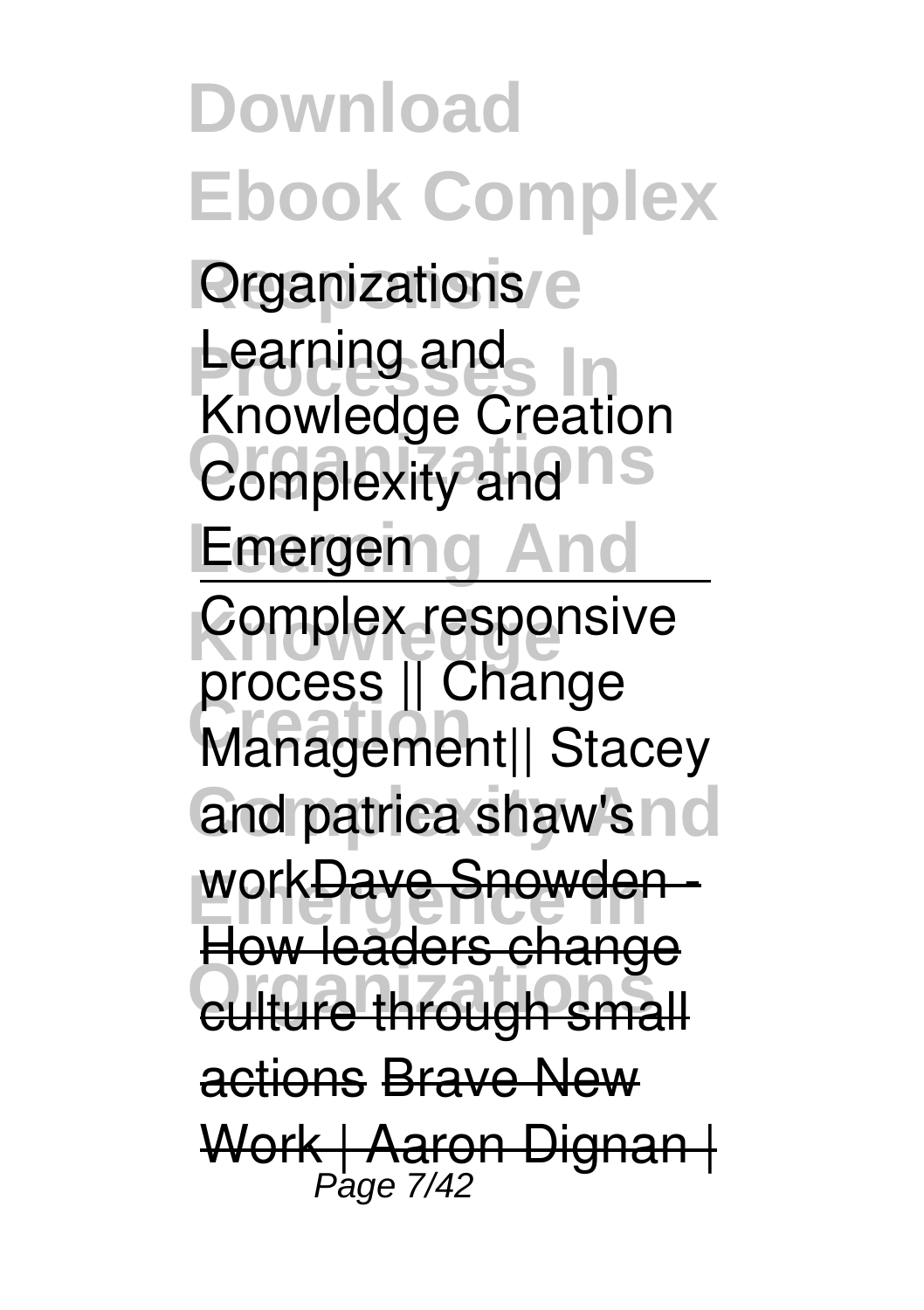**Responsive** Talks at Google **Complex Data**<br> **Analyties The tool Complexity: the ITS Stacey Diagramme Understanding the Creation** *NDIA,CANADA,JAPA* **Complexity And** *N,CHINA,USA,* **ERANCE etc<sub>ce</sub> In Systems Overview Analytics** The tools of *Political Scenario of I* Complex Adapt The Responsive Organization Noam Page 8/42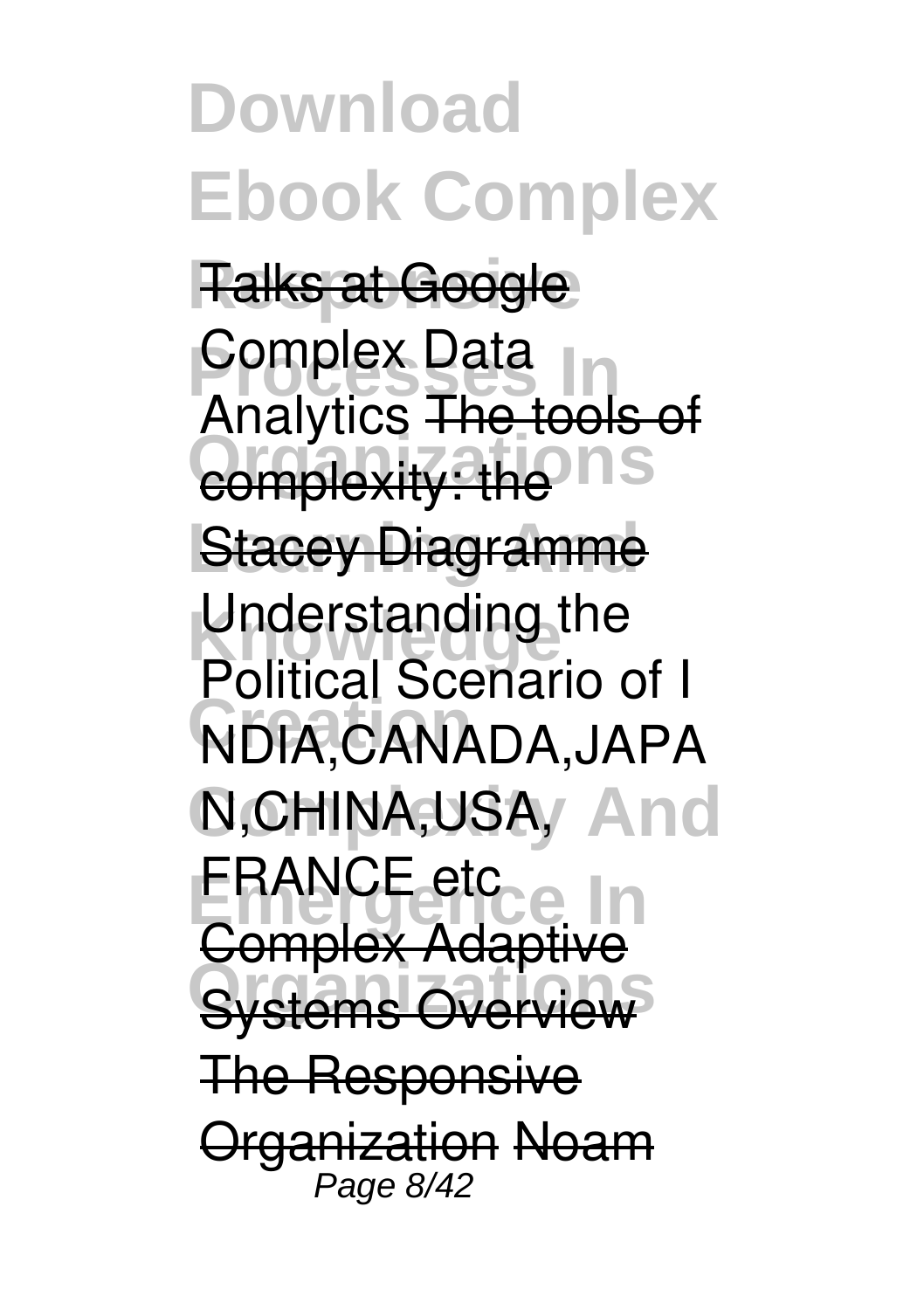**Download Ebook Complex Responsive** Chomsky on Jordan **Peterson, Post-Organizations** and Ali G **Noam Chomsky - History of US Rule in Latin** Chomsky <sup>1</sup> Manufacture of And **Consent in a**ce In **Organizations** Audio only *What is* Modernism, Foucault **America** Noam Democratic Society *Agile? Agile Explained... with a* Page 9/42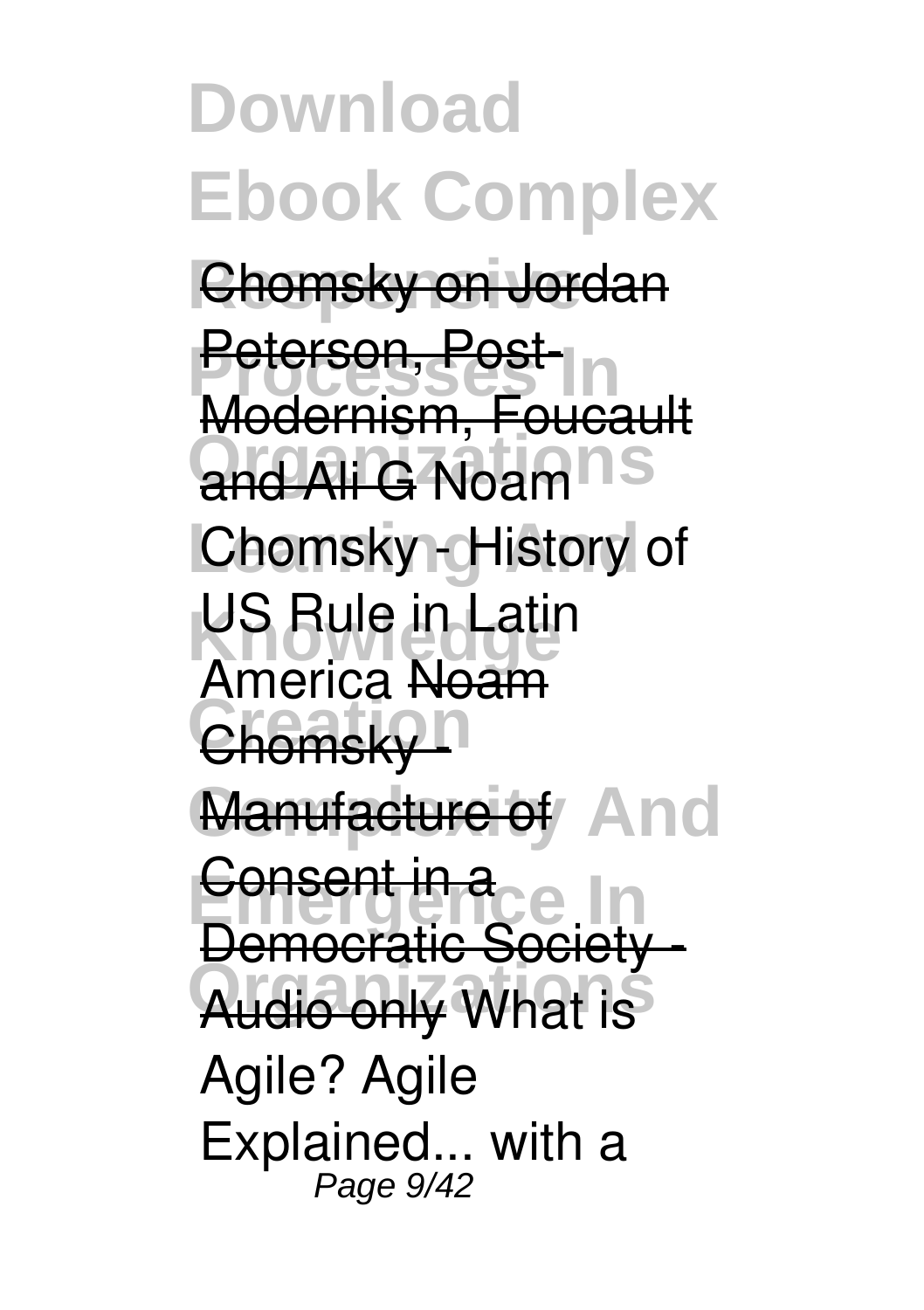**Download Ebook Complex Responsive** *PENCIL!* Agile Project **Management: Scrum Demystified Chomsky Learning And** \u0026 Krauss: An **Origins Project Creation** - (Part 1/2) Noam **Chomsky - The And Political Economy of Organizations** 1 How organizations \u0026 Sprint Dialogue (OFFICIAL) the Mass Media - Part build a learning <del>culture</del> Do's \u0026 Page 10/42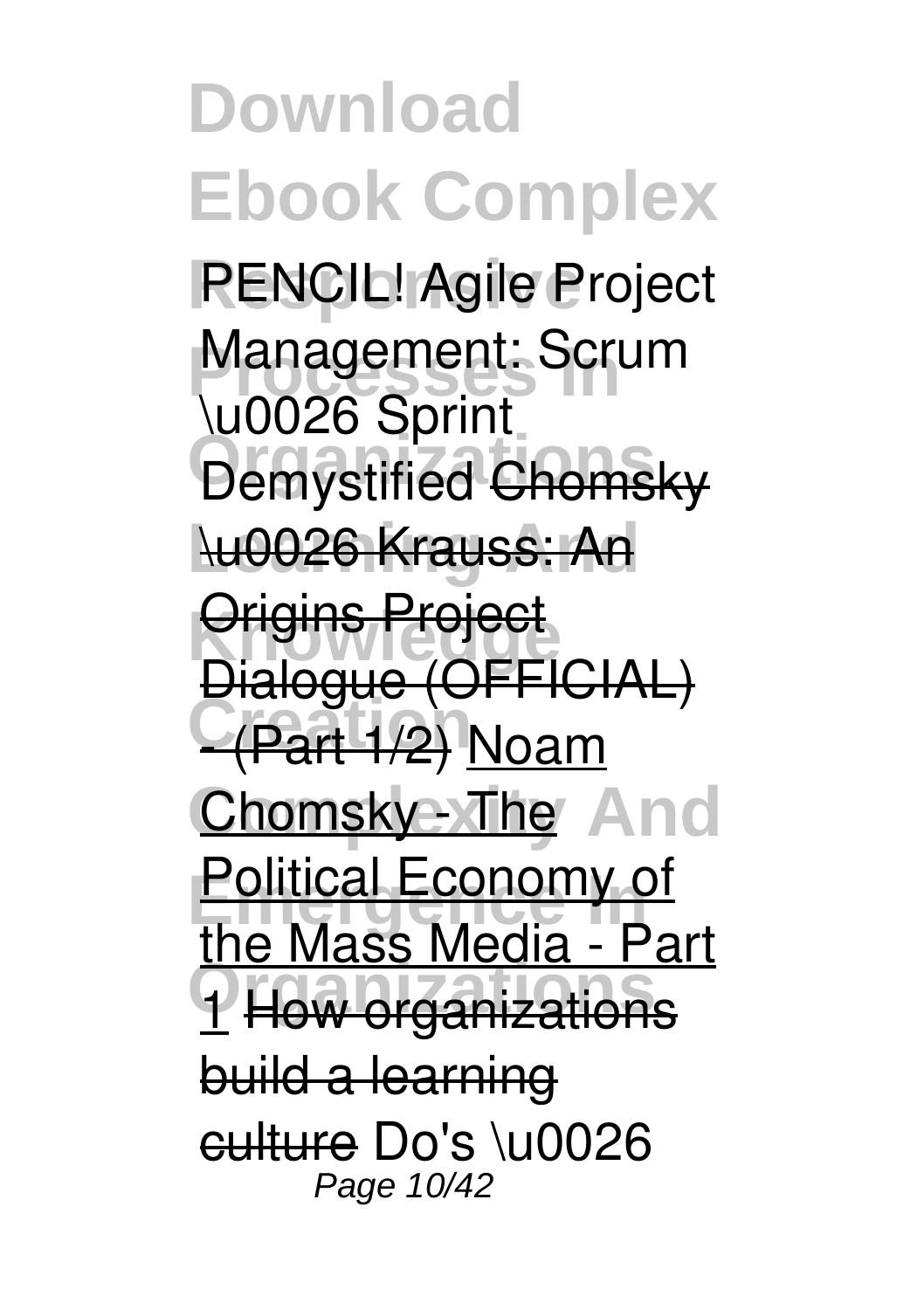**Don'ts of Excel Preadsheet Design Organizations** Conference 2013 - Keynote Dave Ind **Snowden - Making Change Management** introduction - One by l one | Kotter's change **Organizations** Antifragile Designing (with Examples) LAS Sense of Complexity model | CM steps | the Systems of the arry O'Reilly Page 11/42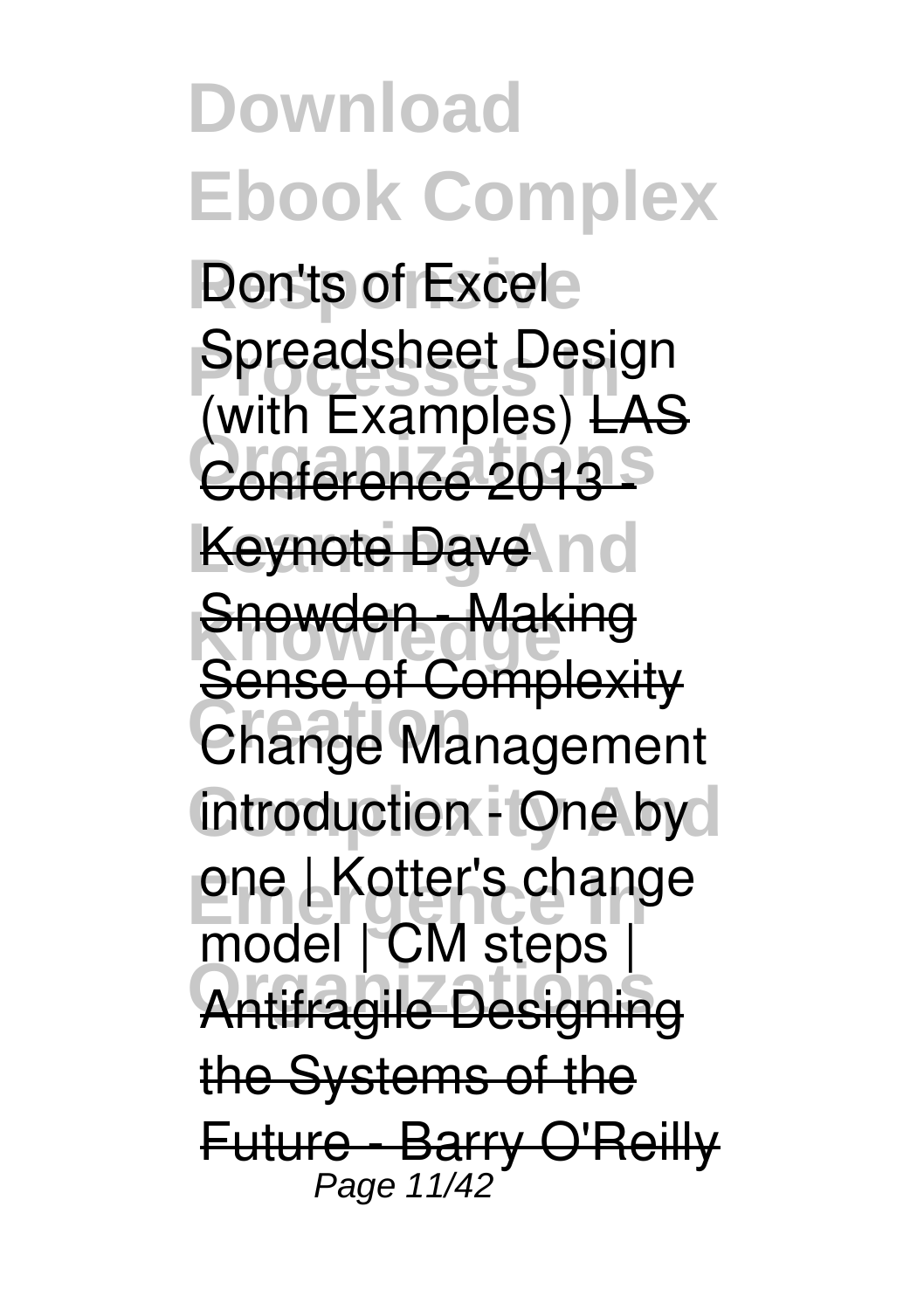**Download Ebook Complex Responsive** - DDD Europe 2019 *<u>Phallenger Sales</u>* **Selling Framework** Predictable Success | Les McKeown | Talks **Creation Master - Getting to Know Your Brain: Indi Crash Course** In **vs Agile vs Design** Challenger Sales Person: Strategic at Google**Meet Your Psychology #4 Lean Thinking** *Manufacturing* Page 12/42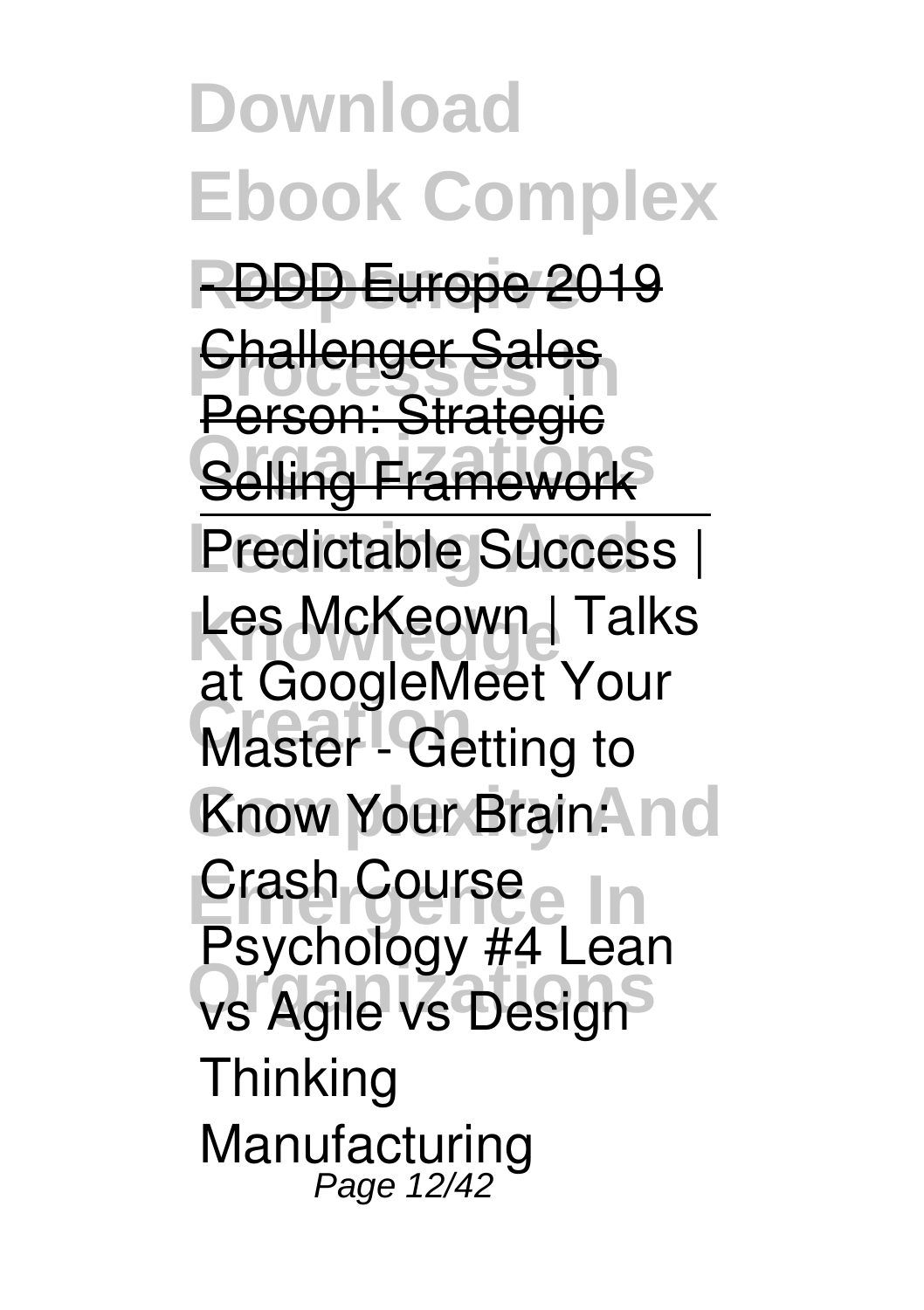**Responsive** *Consent: Noam* **Property and the**<br> **Property** Facture F **Sriram Narayan II**S **Learning And** *Agile IT Organization* **Design Complex Creation** *Processes In Organizationsy And* More recently, **In Organizations** drawn to emotional *Media - Feature Film Responsive* attention has been intelligence as an important Page 13/42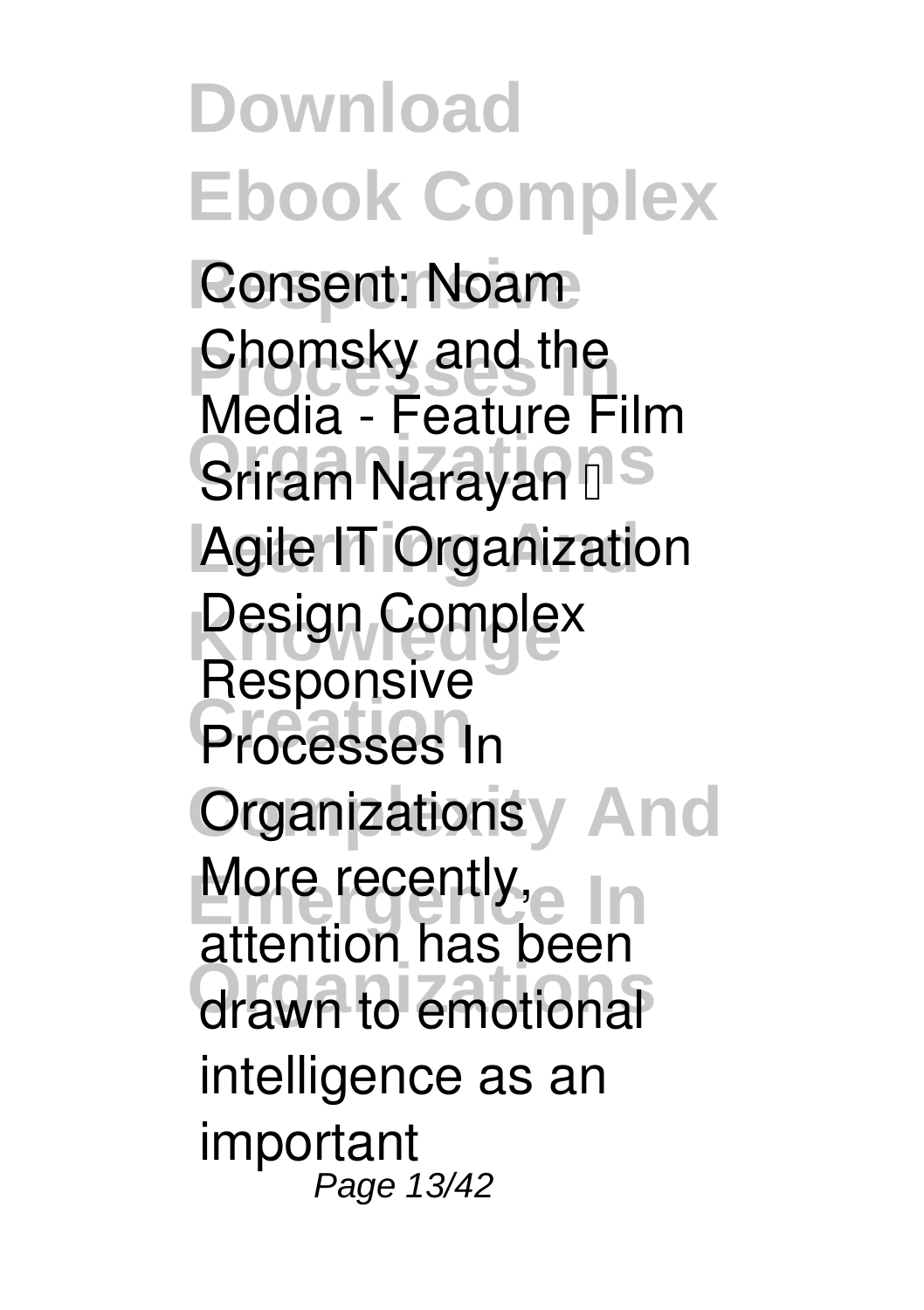management skill in these processes and **Organizations** Complex Responsive **Processes in And Organizations argues Creation** literature on these matters, and the ways **Emergence In** in which most **Organizations** about them, reflect knowledge creation. that most of the practitioners now talk systems thinking and that its information Page 14/42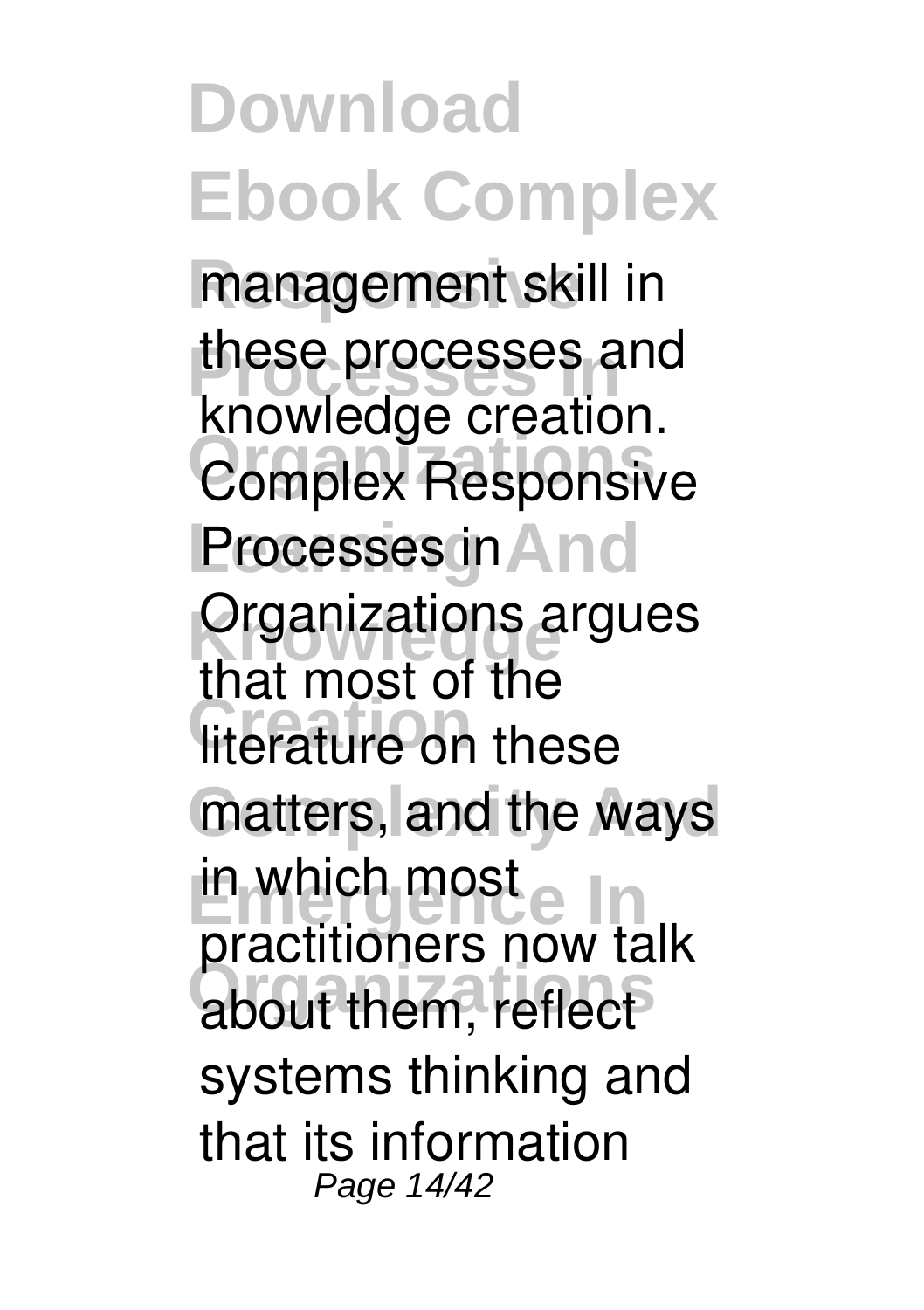processing view of knowledge creation is **Organizations** no longer tenable.

**Complex Responsive Processes in Creation** *Learning ...* Definition. Complex<sub>1</sub> c responsive processes **Organizations** views of how complex *Organizations:* is one of several organization becomes what it becomes. The Page 15/42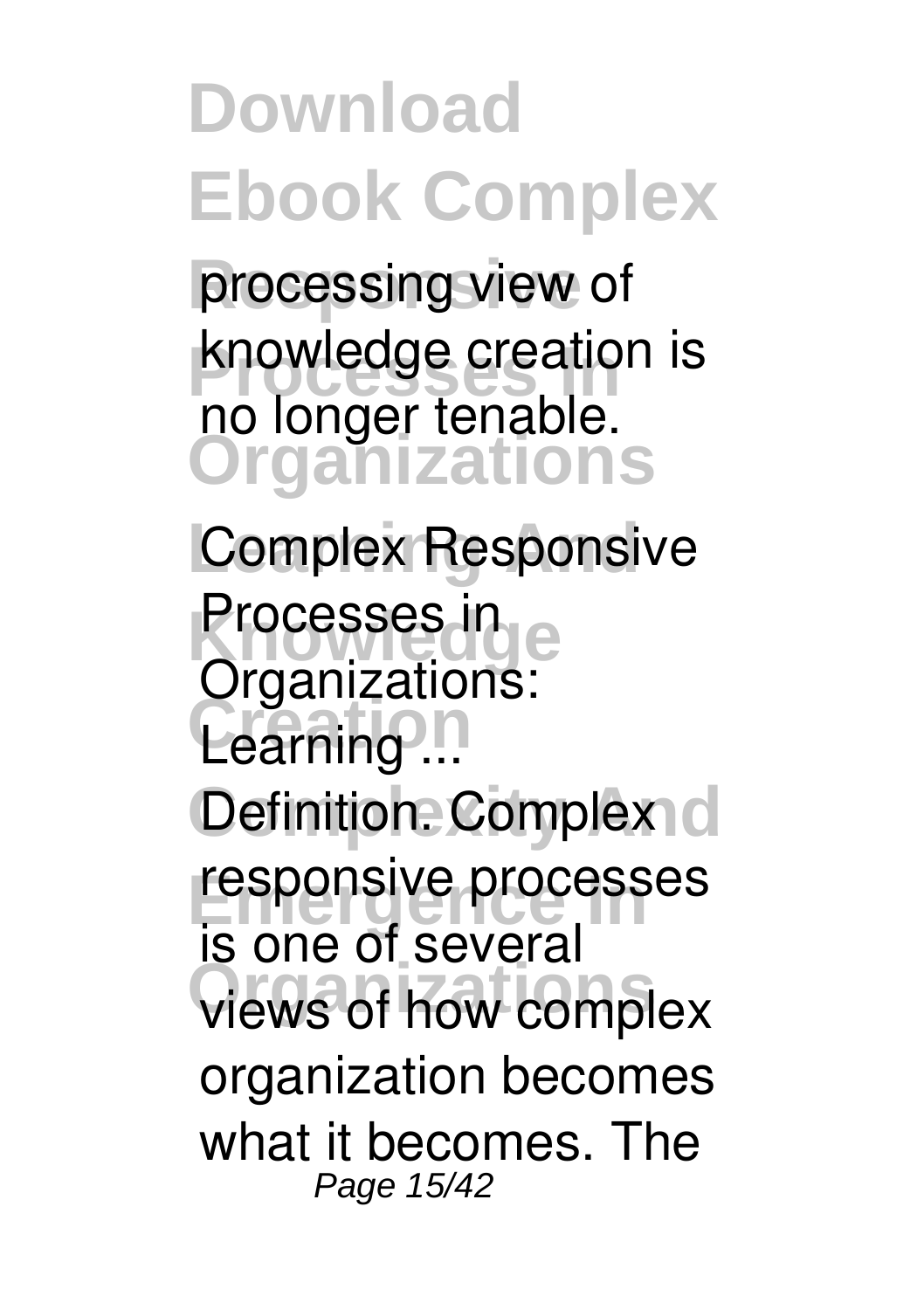dominant alternative view is the systemic **organization** for a<sup>S</sup> summary of causal ways of thinking about **Creation** Complex responsive processes of relating is descriptive, what **Organizations** organizations, not process view. See organization. people are doing in prescriptive, what they could or should Page 16/42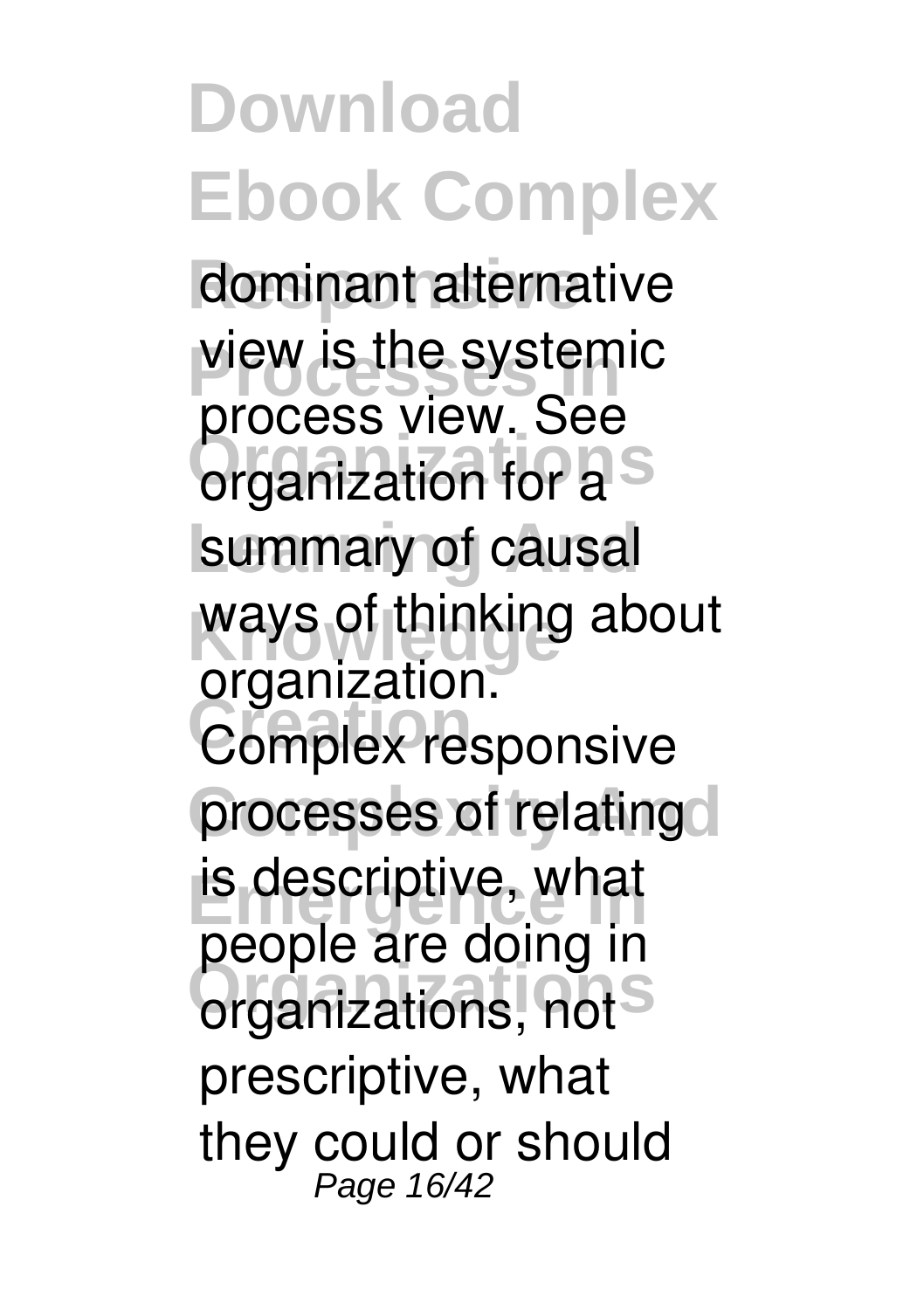**Download Ebook Complex** be doing<sub>nsive</sub> **Processes In Organizations** *processes - Managing* **Research Library Complex Responsive Creation** Organizations: **Cearning and y And Exponedge Creation Emergence in ONS** *complex responsive* Processes in (Complexity and Organizations) eBook: Ralph Stacey: Page 17/42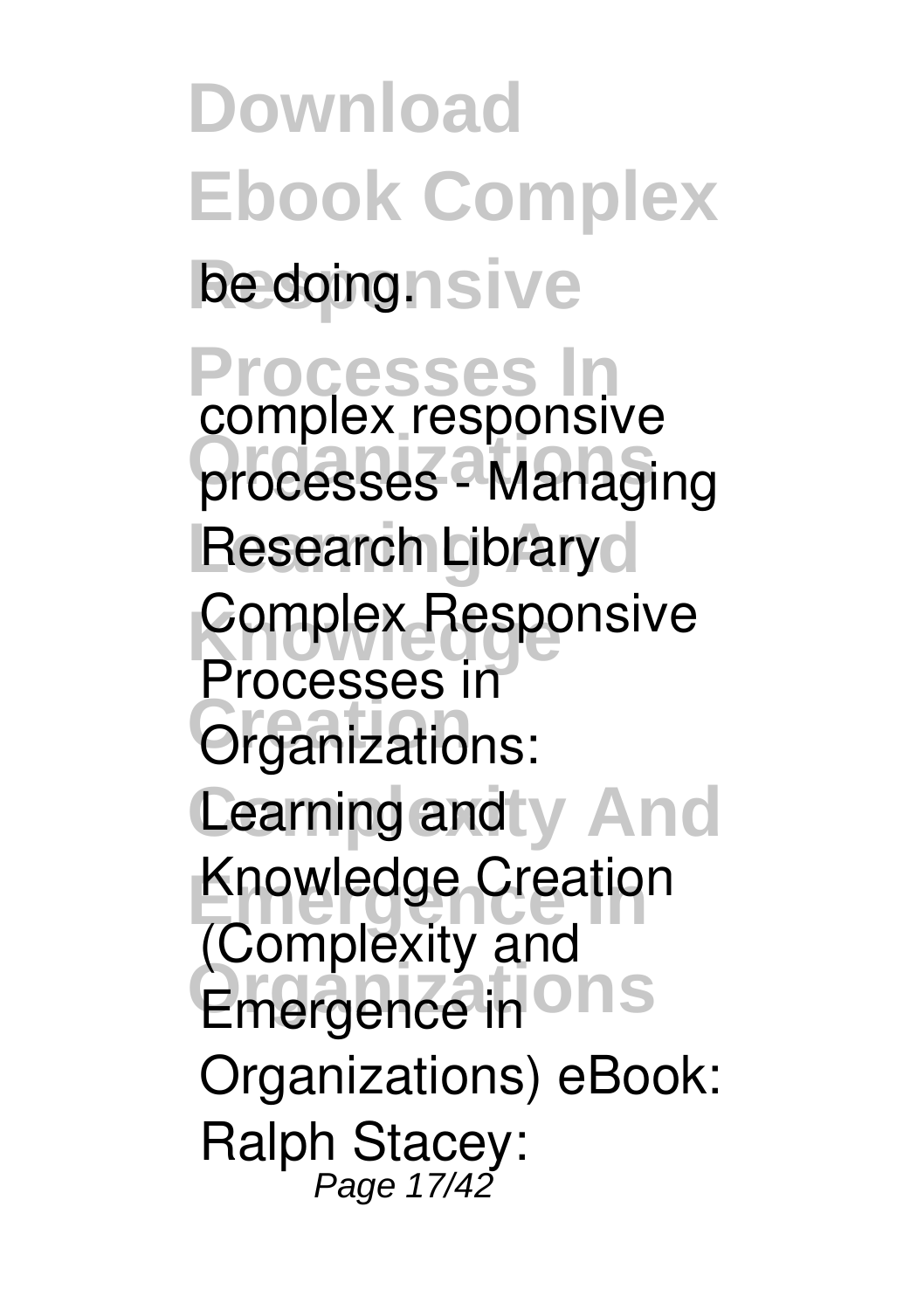**Download Ebook Complex** Amazon.co.uk: Kindle **Processes** In **Organizations** *Complex Responsive* **Processes in** And **Crganizations: Creation** develops the alternativexity And **perspective of Property Processes of relating,** *Learning ...* Complex Responsive drawing on the complexity sciences Page 18/42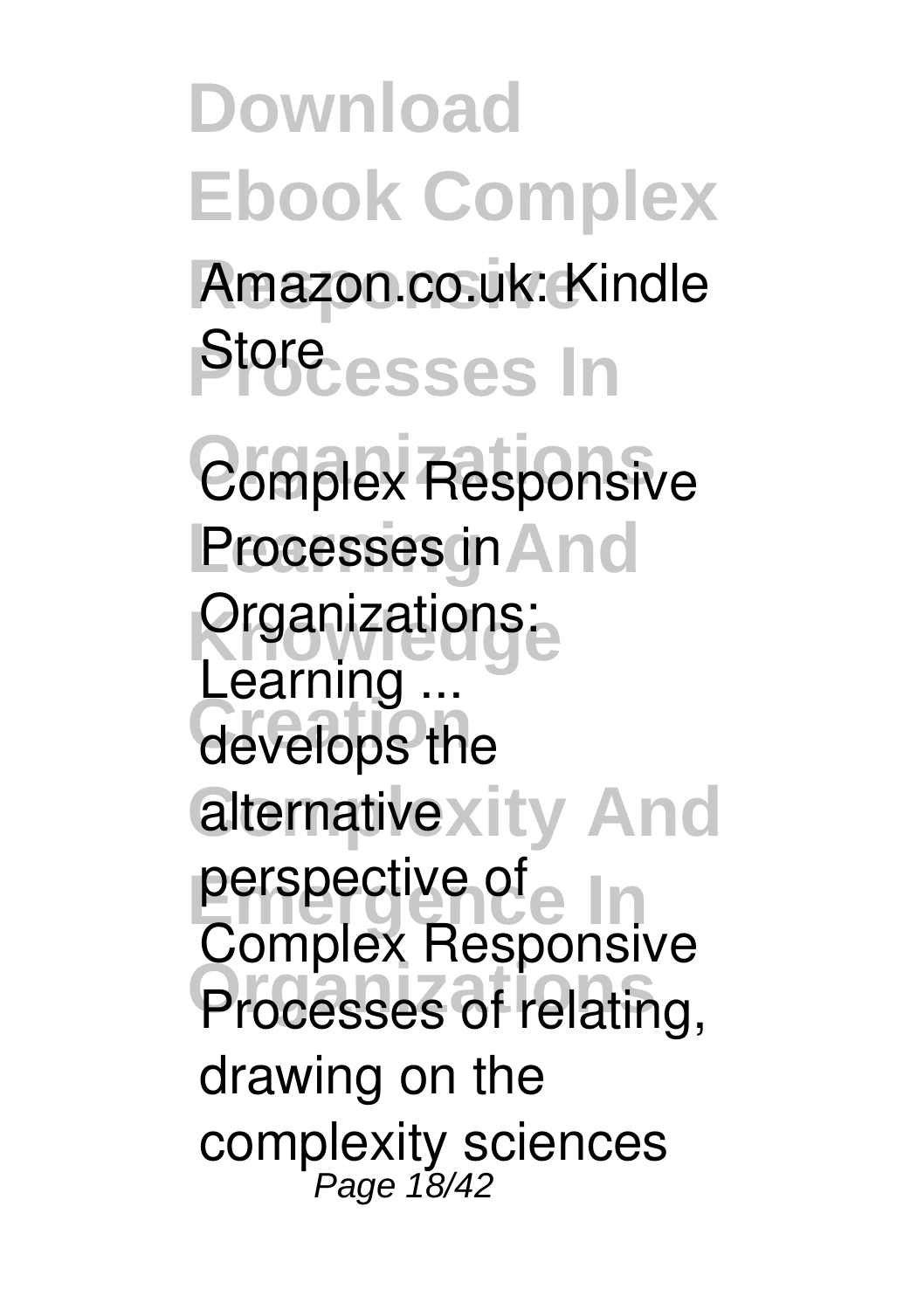as a source fore **Proposes** with human **Organizations** organizing interaction at the centre of the **Knowledge** knowledge creating **Creation** organizations. **Complexity And Complex Responsive Organizations** *Organizations | Taylor* action; places selfprocess in *Processes in*

Complex Responsive Page 19/42

*...*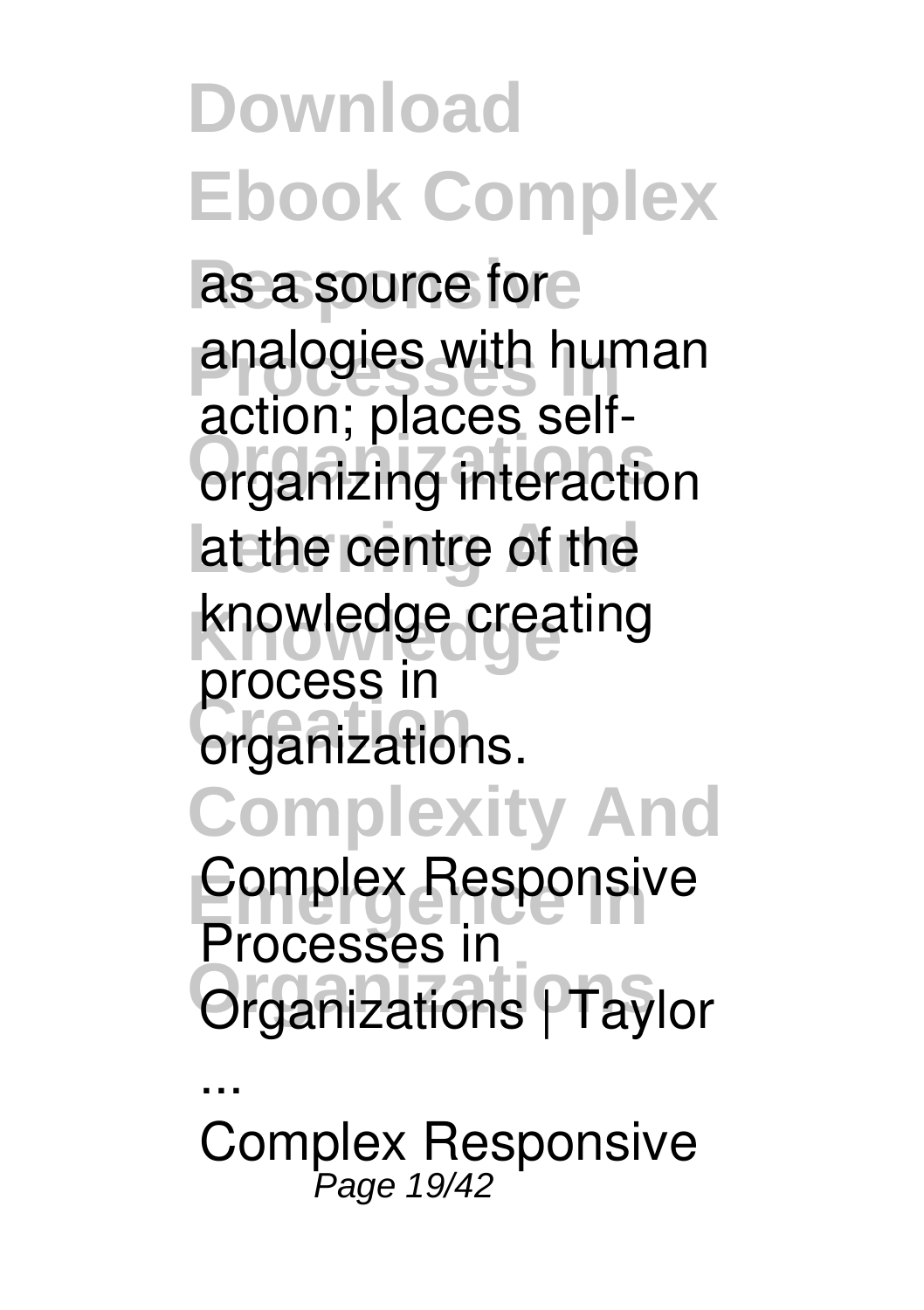**Rrocesses** in  $ve$ **Propertises** In my efforts to map ONS **Learning And** practice (or activity) to shifts of <sup>On</sup> postmodernism. And **Exercifically we can Ontological and ITS** view this book reflects the philosophical trace the evolution of epistemological commitments from Page 20/42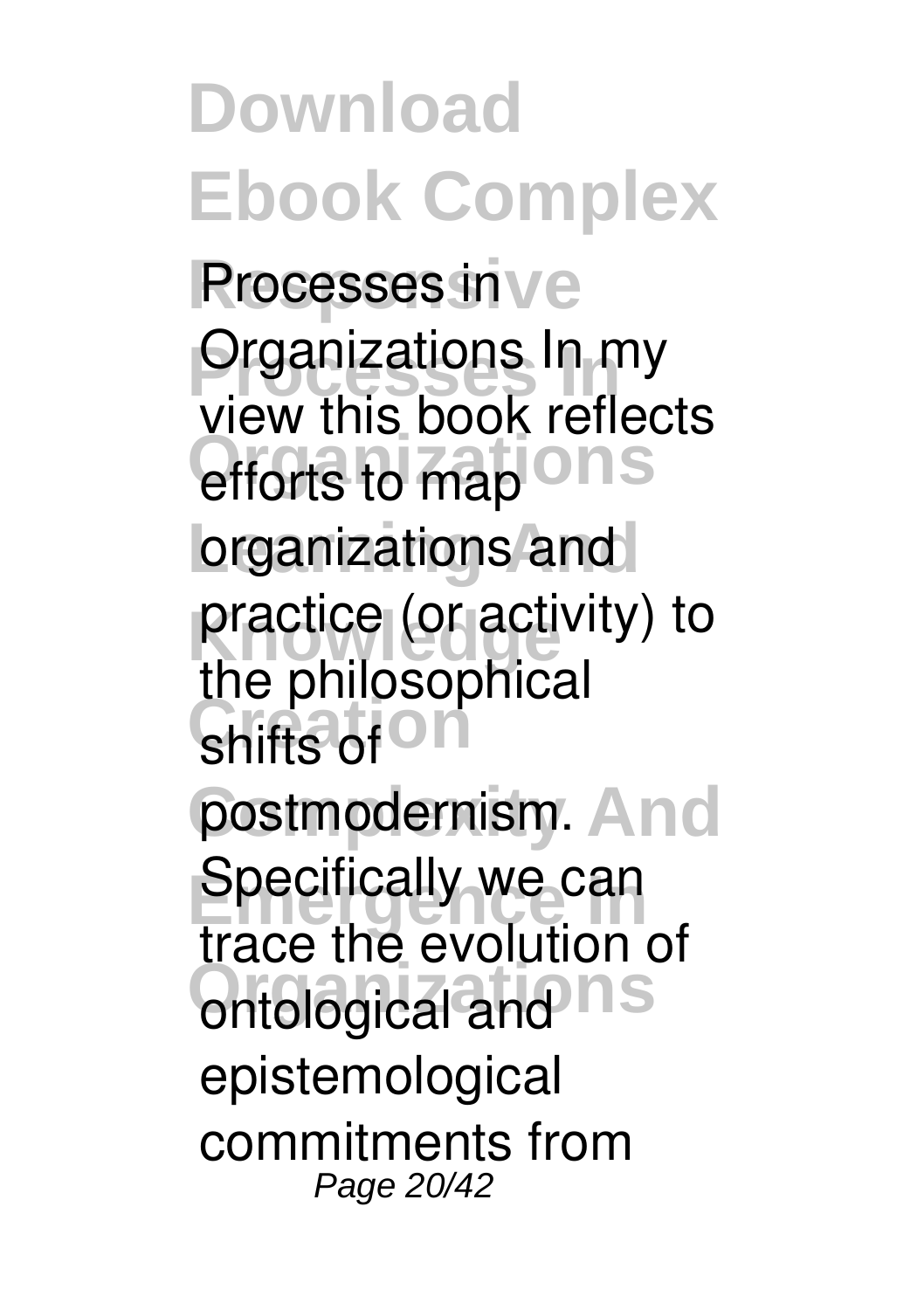entity based to e *transactional based* substantialist to **ns relational ways of** knowing<sub>edge</sub> thinking  $I$  from

Stacey: Complex **Complexity And** *responsive processes* **Emergence In** *in organizations ...* **Responsive tions** Buy Complex Processes in Organizations: Page 21/42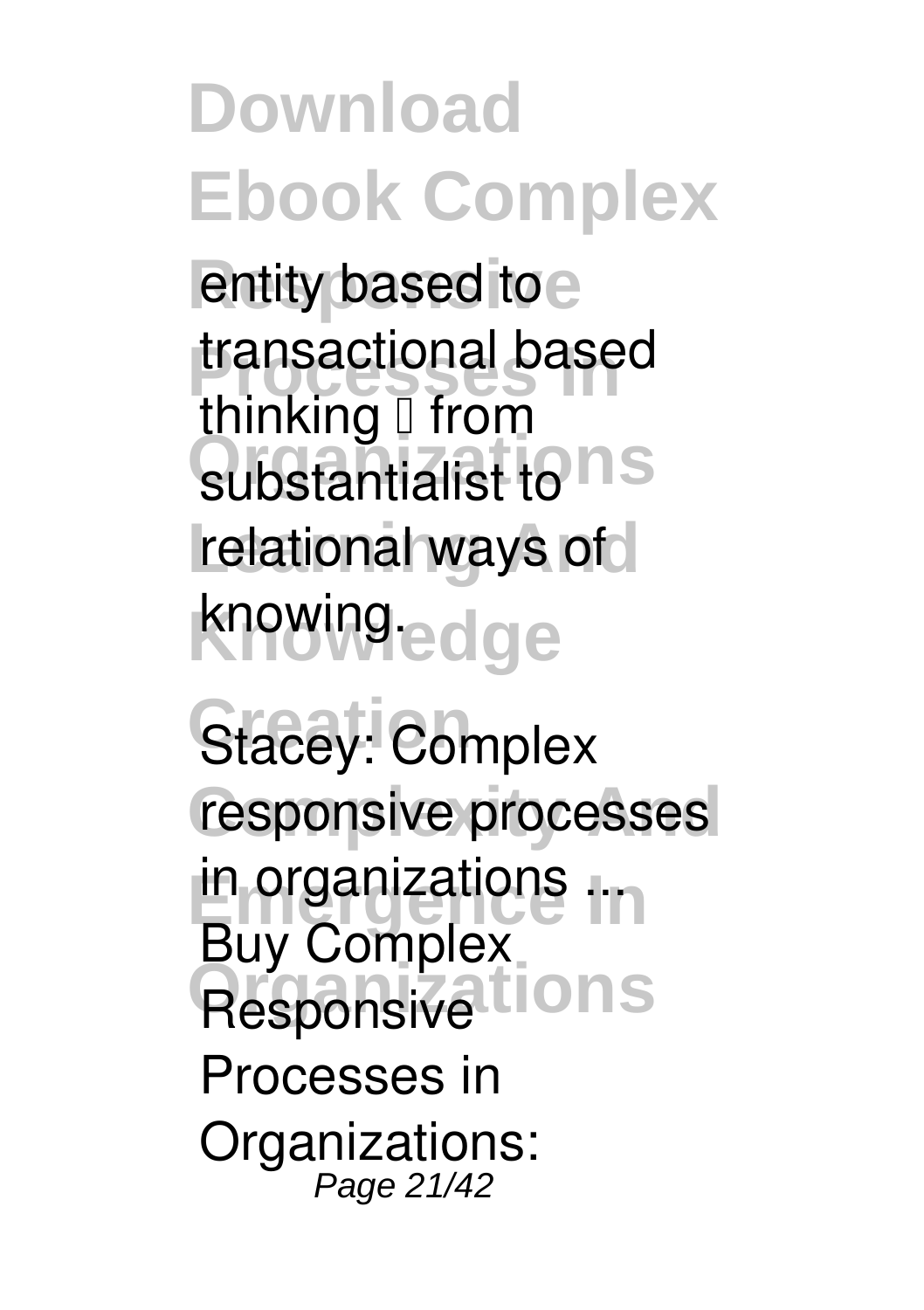**Download Ebook Complex Responsive** Learning and **Knowledge Creation Emergence in ONS** *<u>Organizations</u>* by Ralph Stacey<br> **Kong 15 Creation** (ISBN: ) from Amazon's Book Store. **Everyday low prices** eligible orders.<sup>O</sup> nS (Complexity and (2001-02-15) by and free delivery on

*Complex Responsive* Page 22/42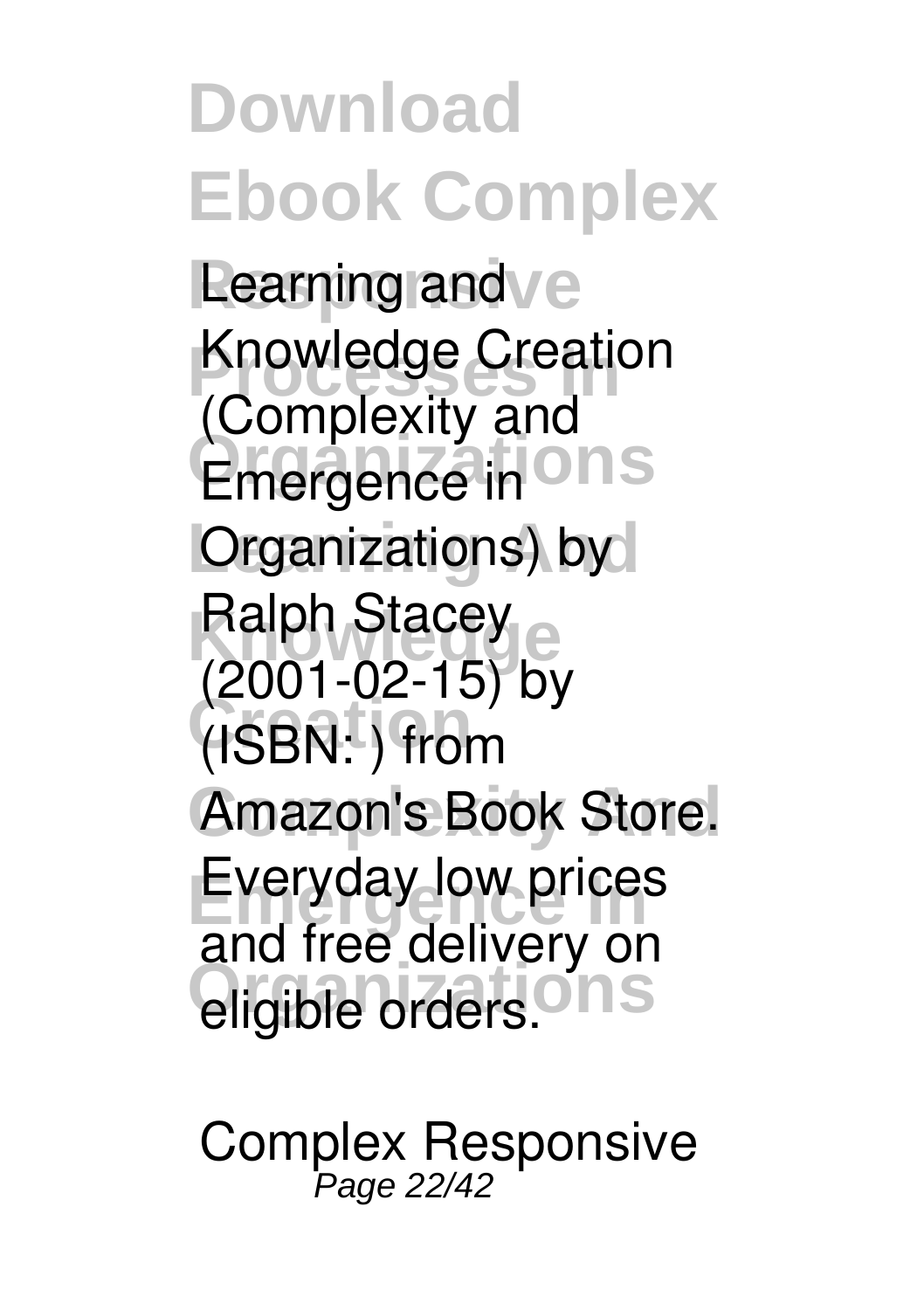**Download Ebook Complex Rrocesses** in  $ve$ **Properties** In **Organizations** Complex Responsive Process: A complexity theory of human **Creation** past 5 years, Ralph Stacey and his **And Exercise at the Complexity and ILS** *Learning ...* interaction. Over the University of II Management Centre have been developing Page 23/42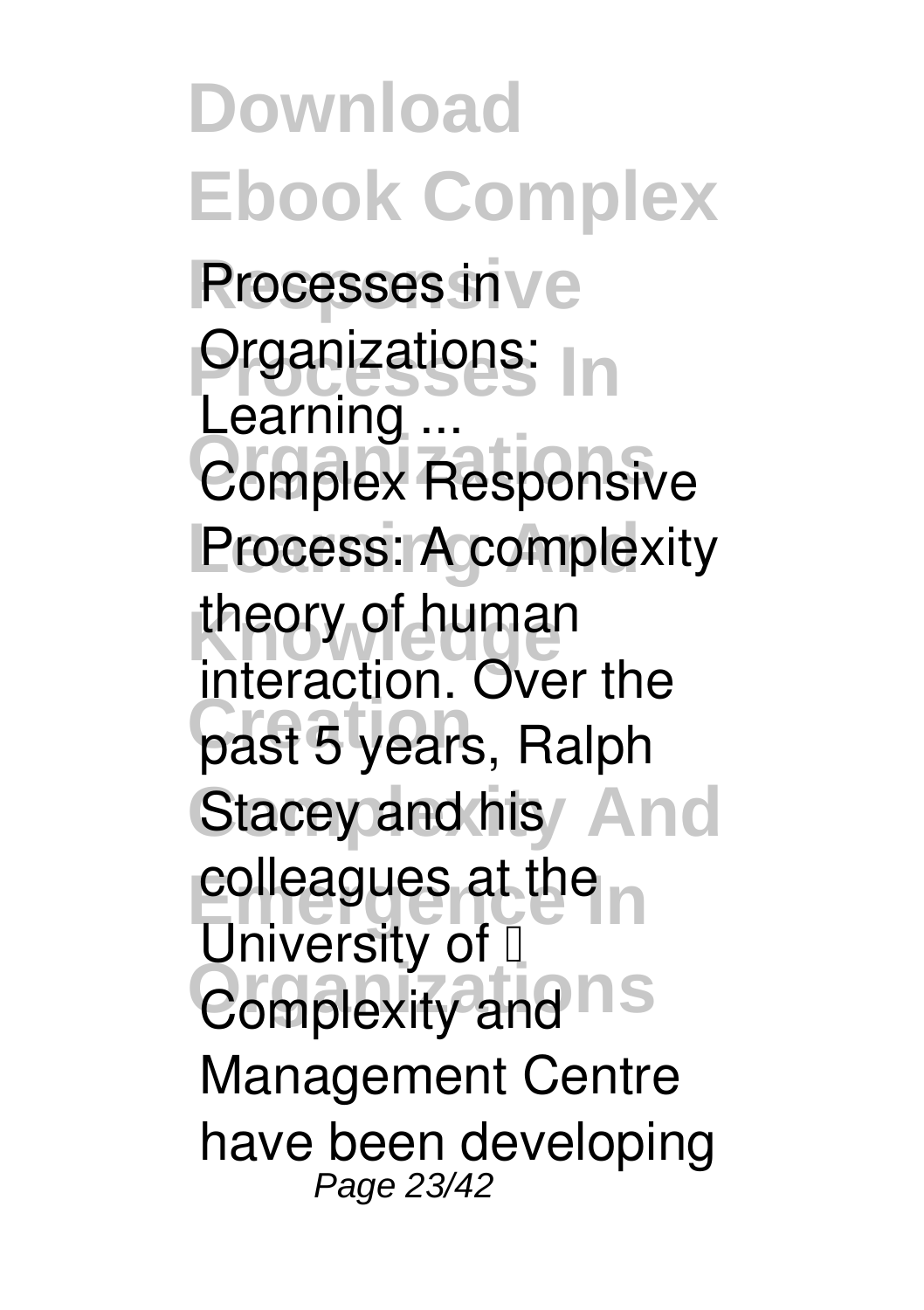**Download Ebook Complex** a new way to make **Processe** of human al., 2000; Stacey, S 2001). Drawing on sources in sociology, **Creation** group analysis, the theory of Complex no **Responsive Process** complexity theory<sup>S</sup> interaction (Stacey et psychoanalysis and (CRP) is the first written specifically about human thought Page 24/42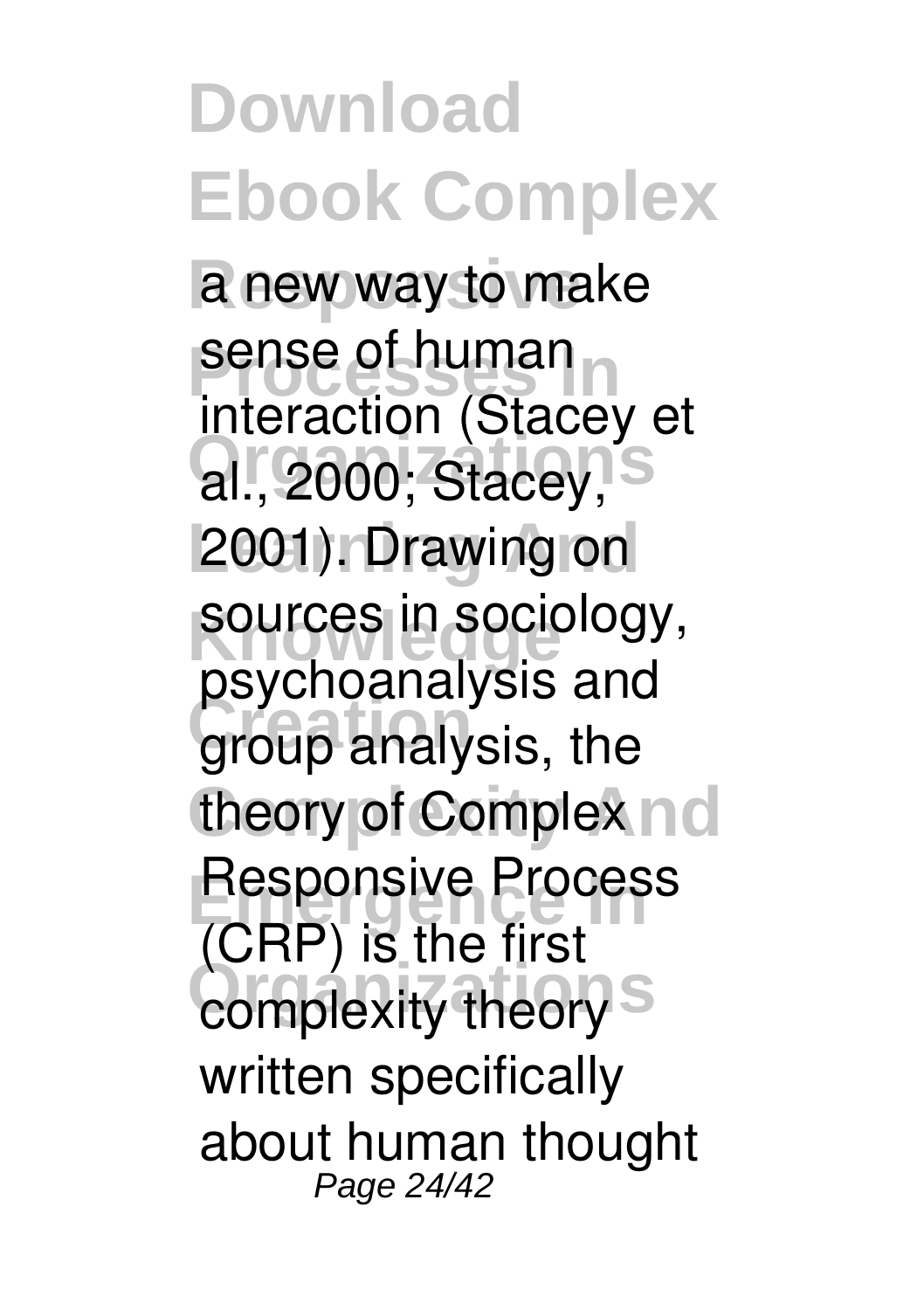**Download Ebook Complex** and communication l<sup>(ip</sup>ocesses In An Introduction to<sup>S</sup>

**Complex Responsive Process: Theory and** 

 $C$ **F** course.<sup>1</sup> responsive processes is by no means the **Organizations** so: this is equally true Of course, complex only perspective to do of critical management studies, Page 25/42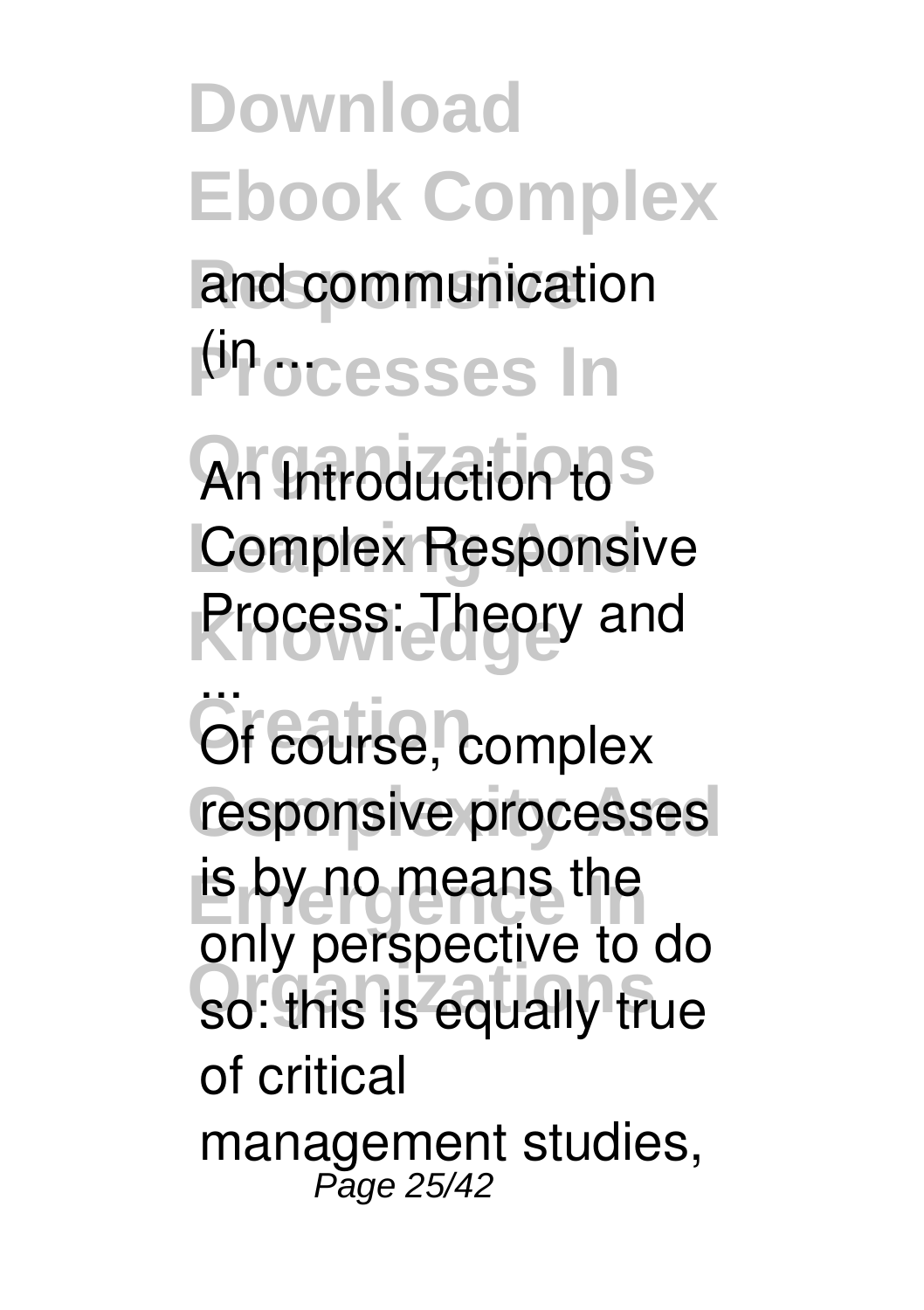process organisation **Proposition** *Proposition Proposition Proposition Proposition* **but three. Pillar 1 Insights from And** evolutionary complex models<sup>1011</sup> **Complexity And Complex responsive Organizations** *of thought, 5 key ...* studies, feminist perspectives, to name adaptive systems *processes – 4 pillars* Complex Responsive Processes in Page 26/42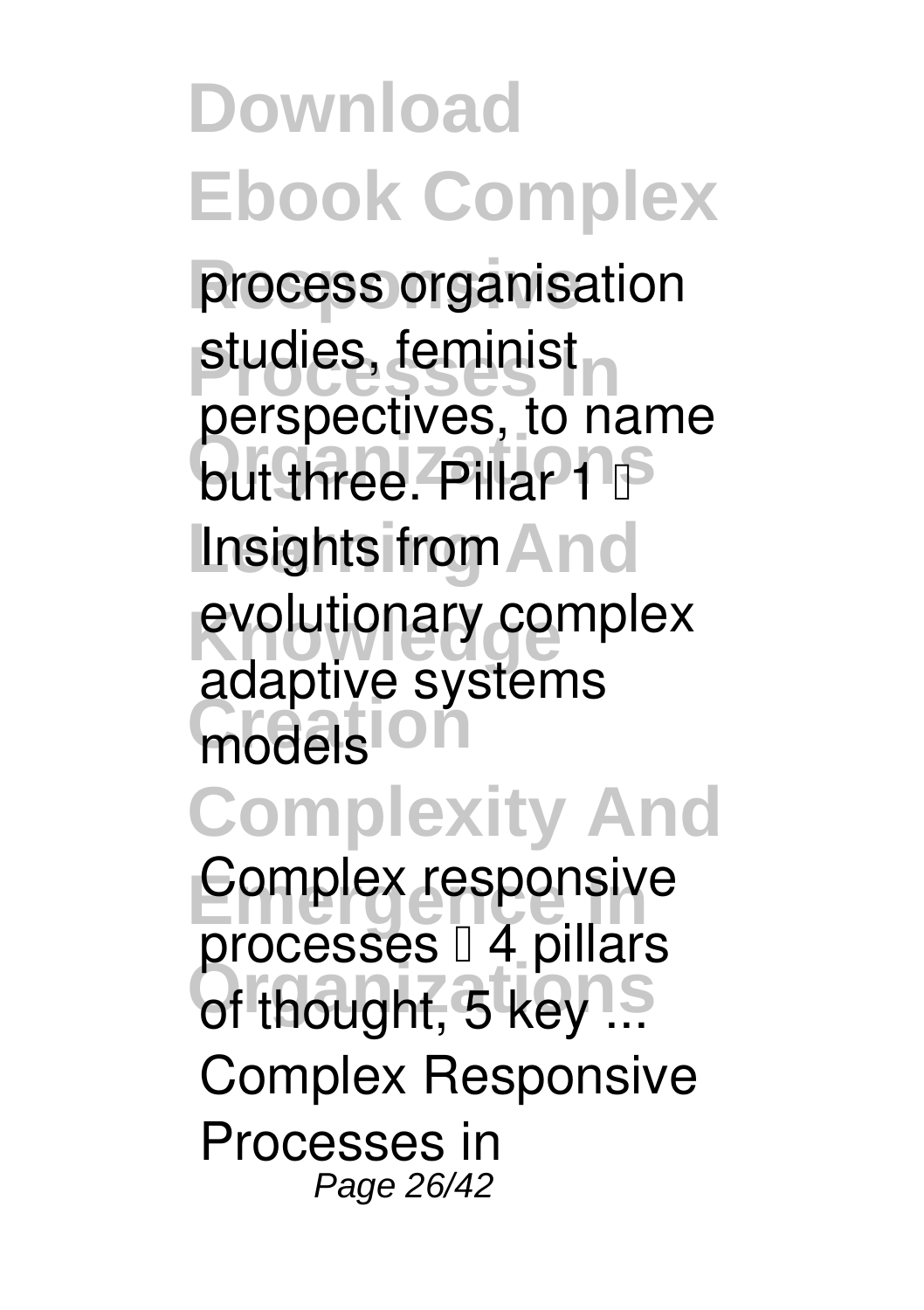**Download Ebook Complex Organizations: Provided and India Organizations** (Stacey, **Learning And** A Review of *Review* **Processes** in **Organizations y. And Example 10**<br>The theory of each in **Processes, developed** Learning and Knowledge Creation *"Complex Responsive* Complex Responsive by Ralph D. Stacey and his associates, Page 27/42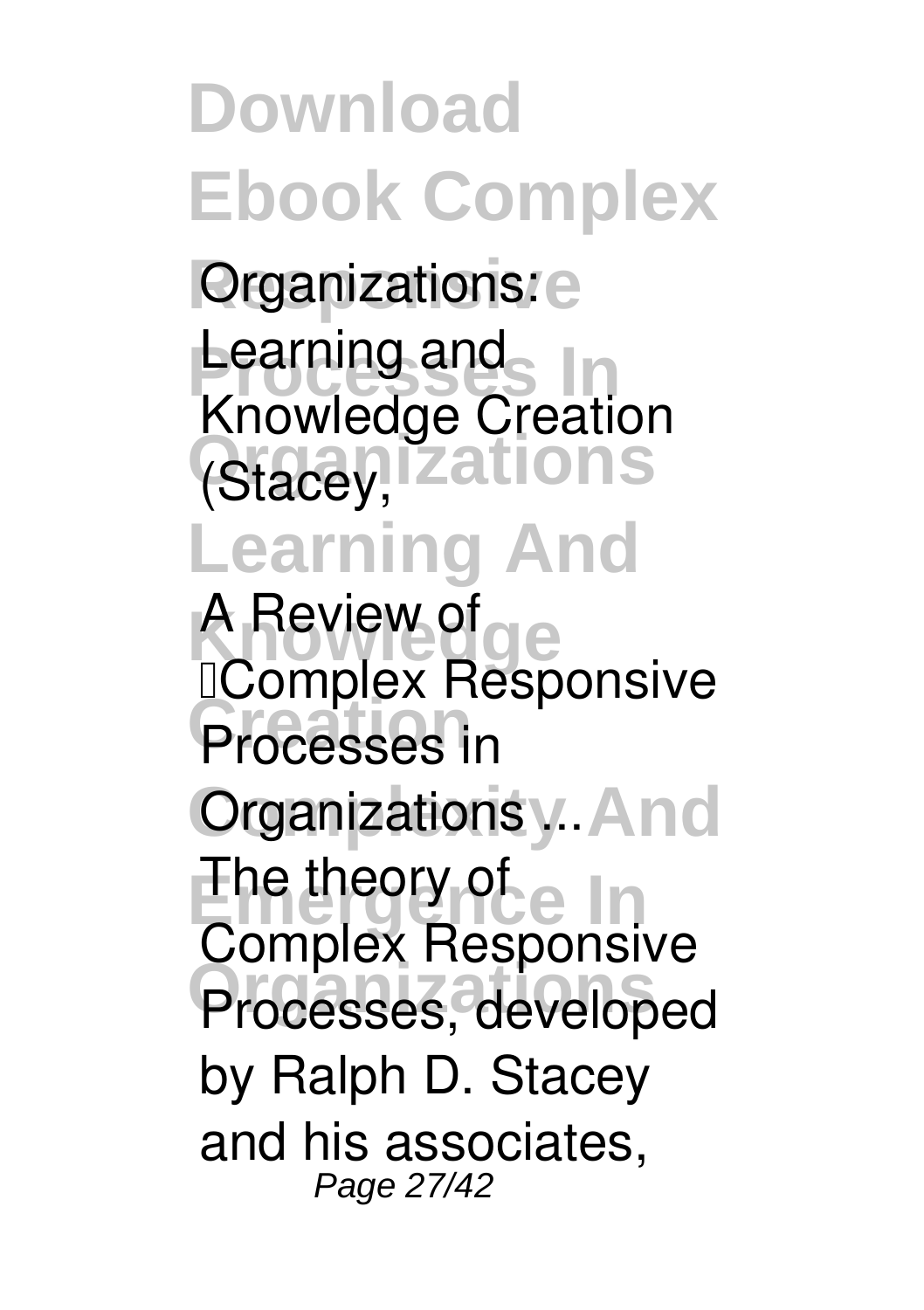drawing from Mead<sup>ls</sup> ideas, provides a **Organizations** on individuals and **brganizations** as a challenge to the **Creation** process perspective systemic perspective.

**Systems Thinking in** c **Complex Responsive** Tags: complex<sup>ons</sup> *Processes and ...* adaptive system | complexity | Ralph Page 28/42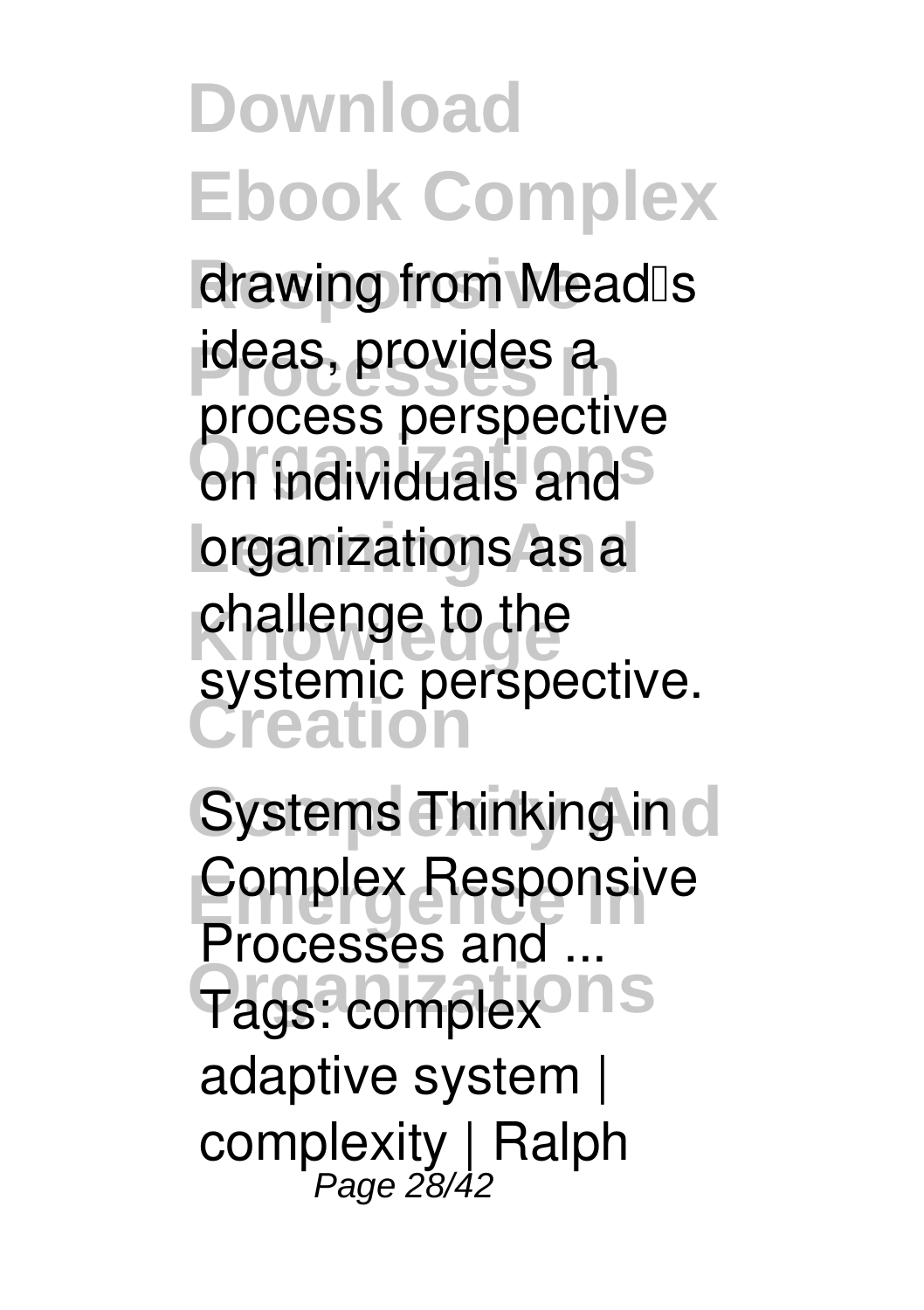**Stacey. Blook Search. Property Search for: Google Credits: David ONS** Gurteen ( CC BY 4.0) This page is part of an **Creation** Conversational **Ceadership. Parts of cl** the book have **In Organizations** Web Search, Photo online book on restricted access.

*Complex Responsive Processes in* Page 29/42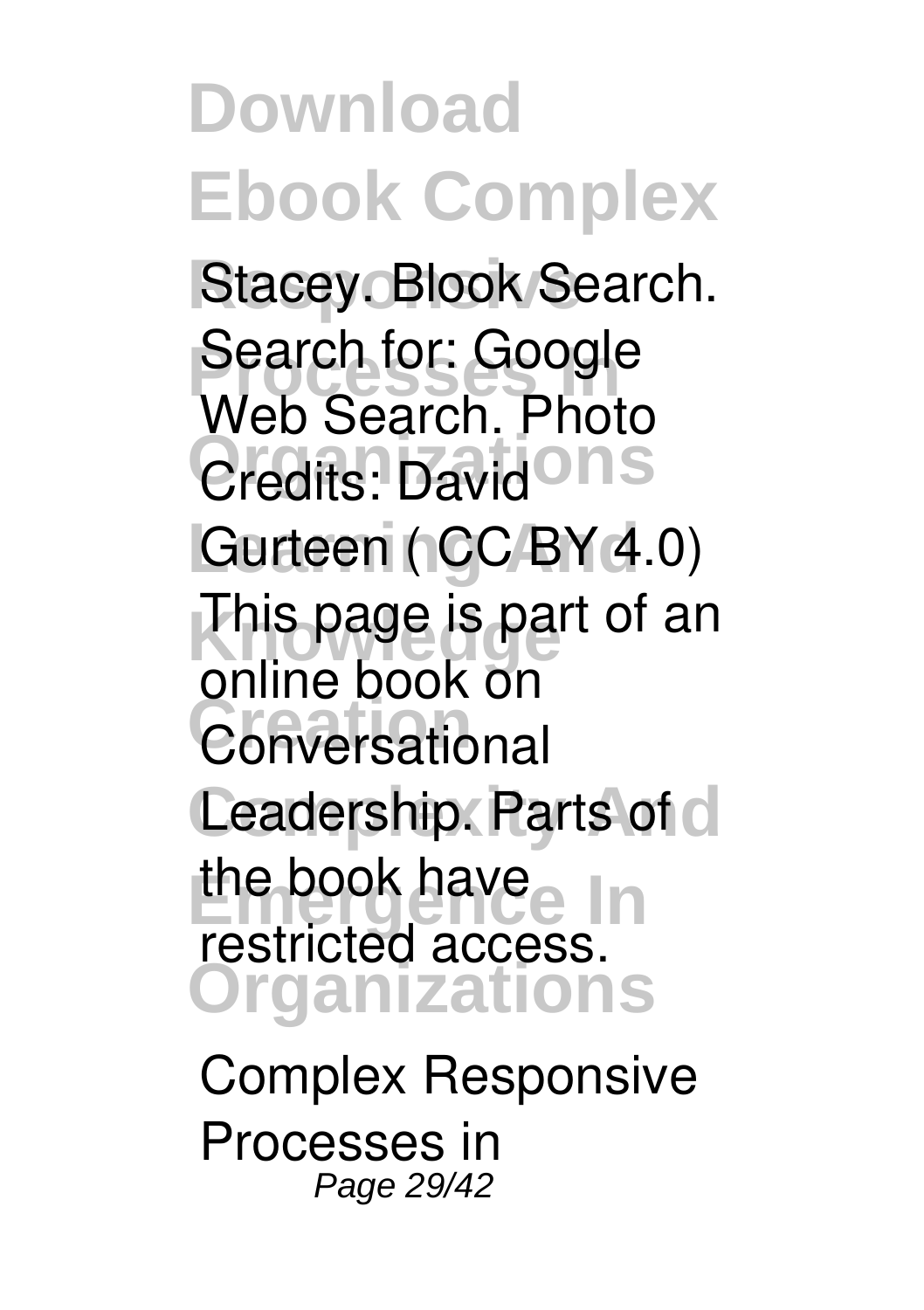**Download Ebook Complex** *<u>Organizations</u>: e* **Learning ses In** that complex<sup>10ns</sup> responsive processes of relating are the **Creation** human joint action using tools no matter. how sophisticated p.188-189 reified<sup>18</sup> p.164 I am arguing basis of all forms of those tools might be. symbols... have no meaning until they are Page 30/42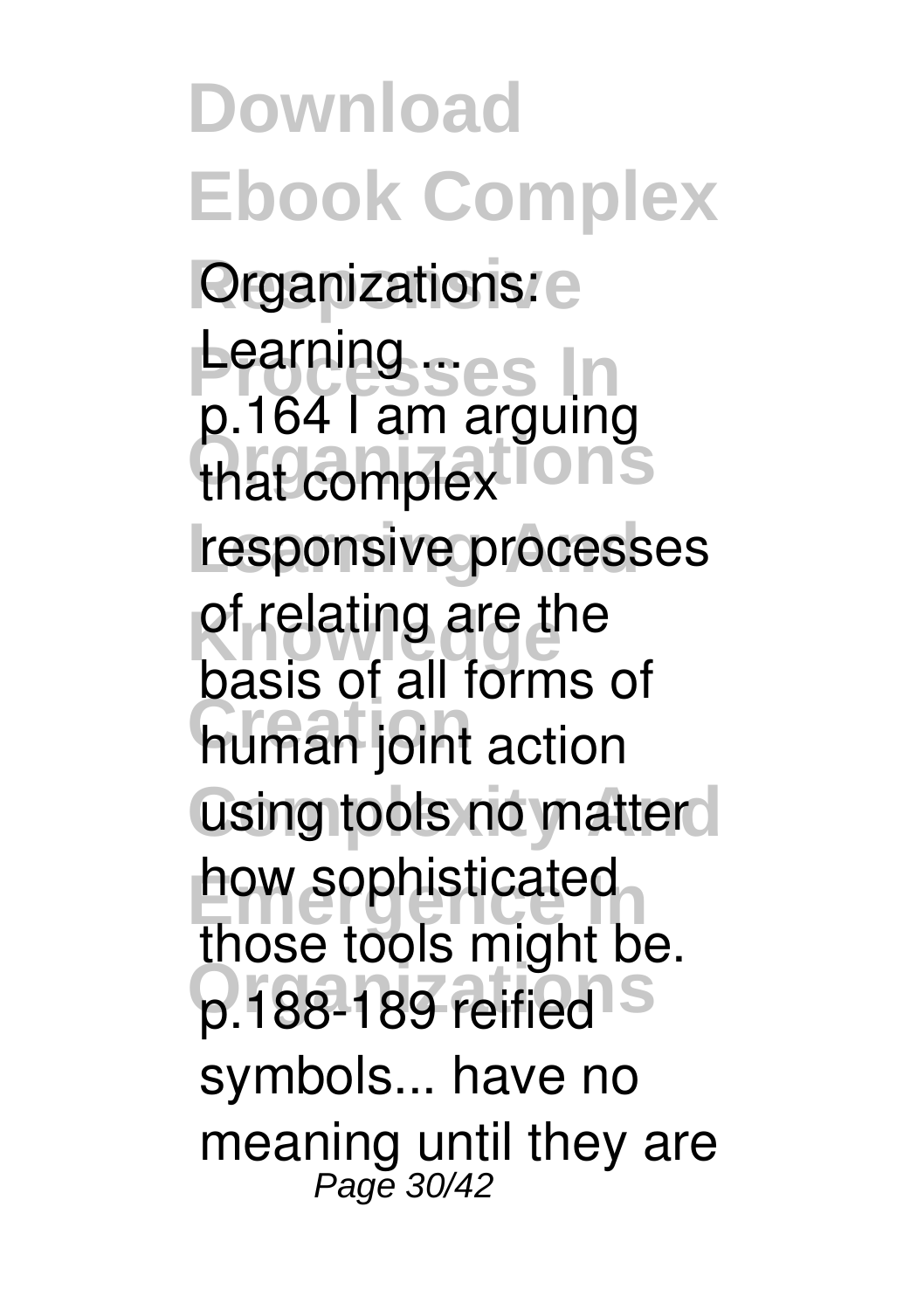**Download Ebook Complex** used as tools in the **Process of e.g.** In **Organizations** interaction... It is in the ordinary, everyday detail of such present that people are constructing the c future of their<br>Exercise In **Organizations** and constrained by process of communicative interaction in the living organization, enabled the communication tools they ... Page 31/42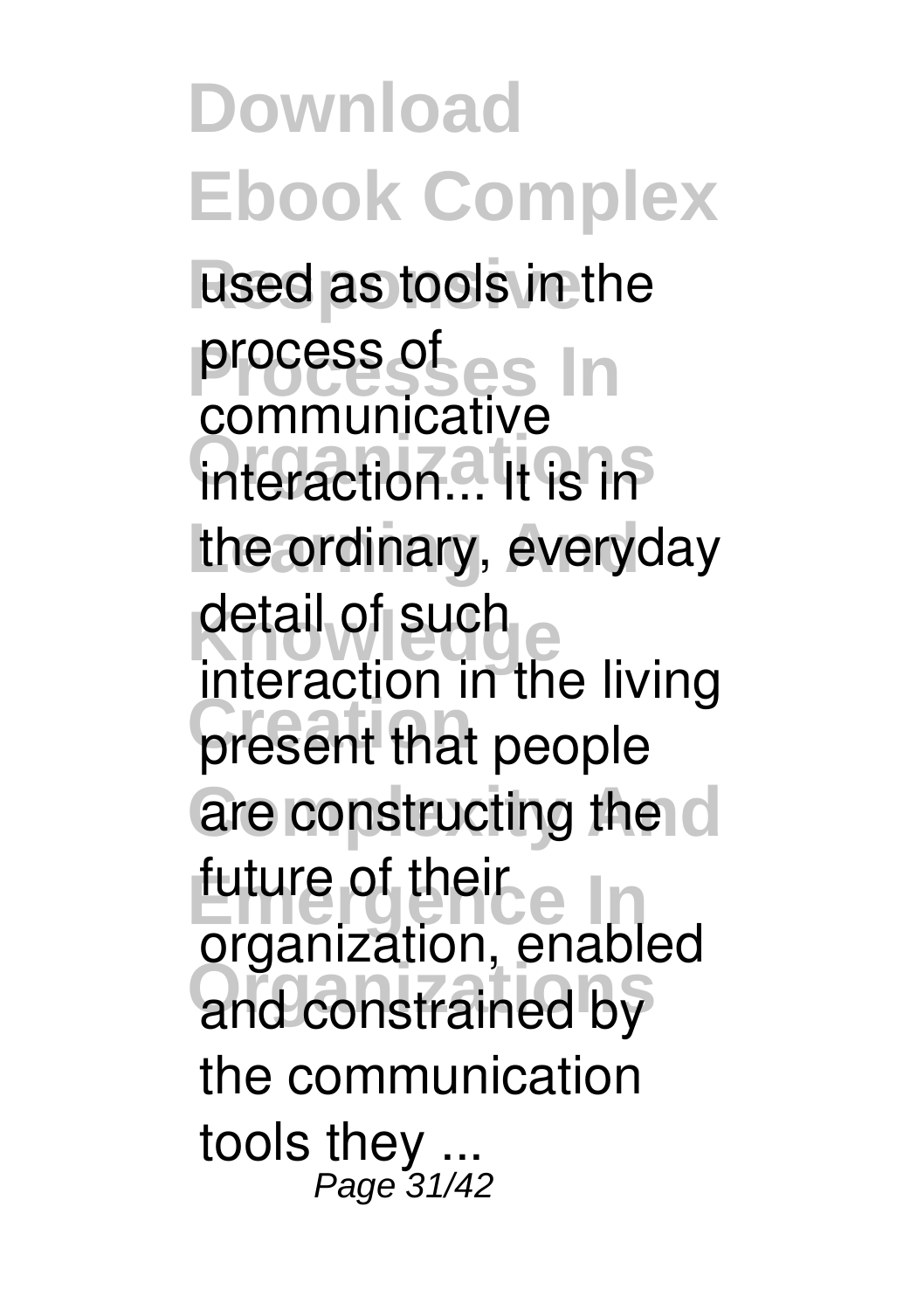**Download Ebook Complex Responsive Processes In** *Complex Responsive* **Organizations** *Organizations (Stacey* **Learning And** *...* in Organizations The give expression to a particular way of And speaking about In **Organizations** organizations, one *Processes in* aim of this series is to complexity in that emphasizes the self-referential, Page 32/42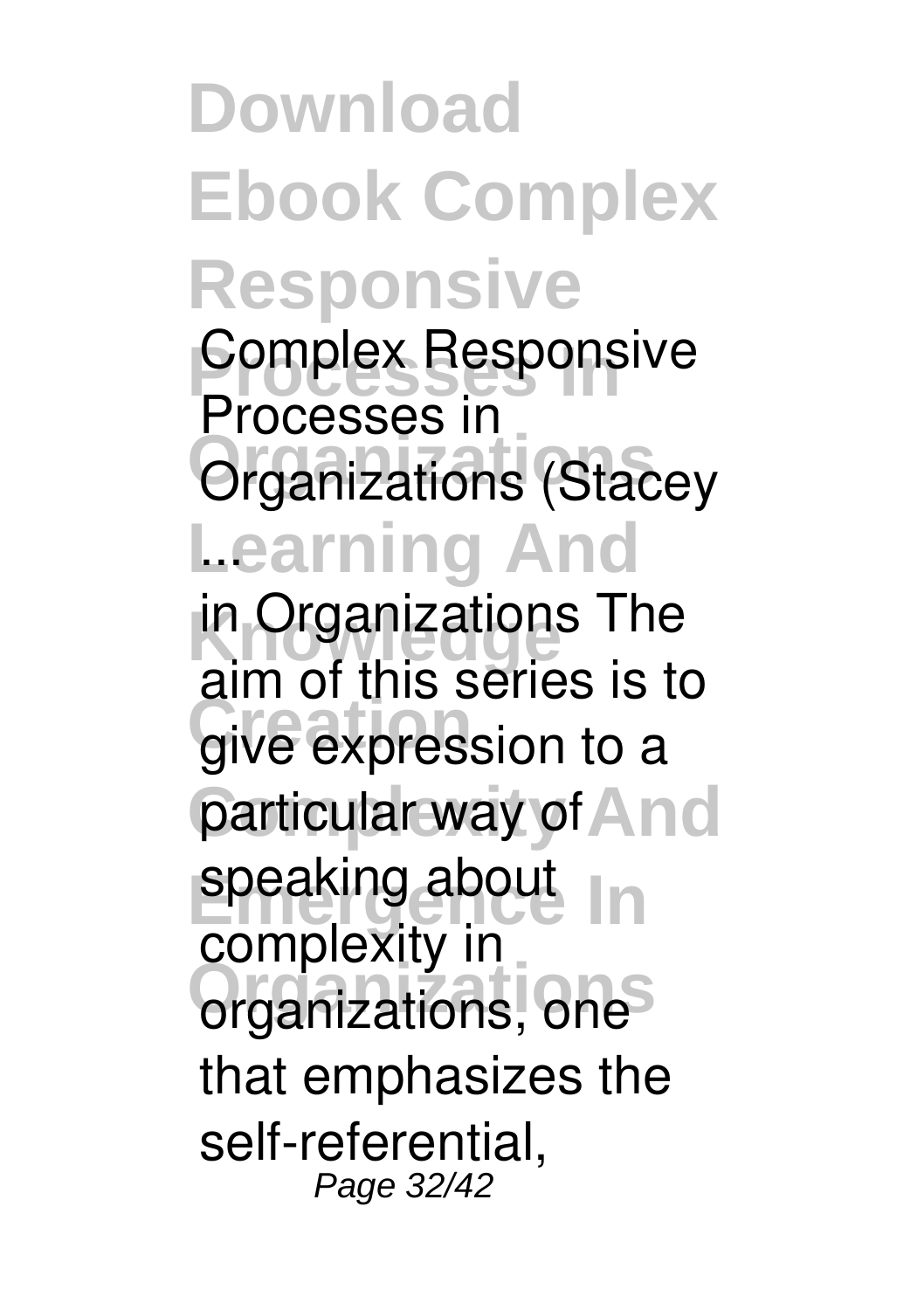reflexive nature of **Properties In** and participative<sup>15</sup> hature of human cl processes of relating **Creation** unpredictability of their evolutiony And **Emergence In Organizations** *Conversations in* humans, the essentially responsive and the radical *Changing*

*Organizations: A Complexity ...* Page 33/42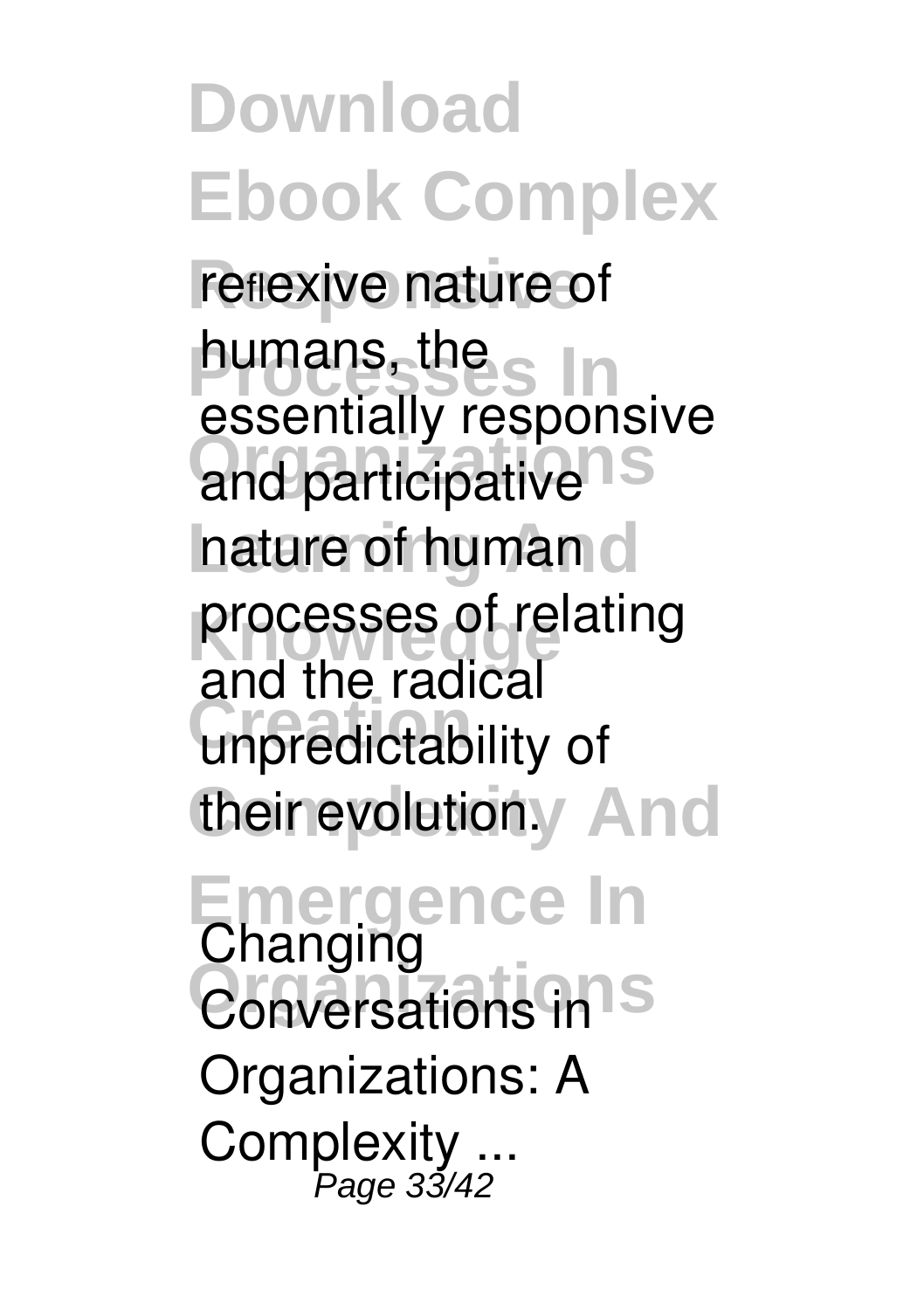**Download Ebook Complex Buy Complex/e Responsive**<br>**Processes** In **Organizations** Organizations: Learning and And **Knowledge** Knowledge Creation **Creation** online on Amazon.ae at best prices. Fast <sub>I</sub> c and free shipping free **Organizations** delivery available on Processes in by Stacey, Ralph returns cash on eligible purchase.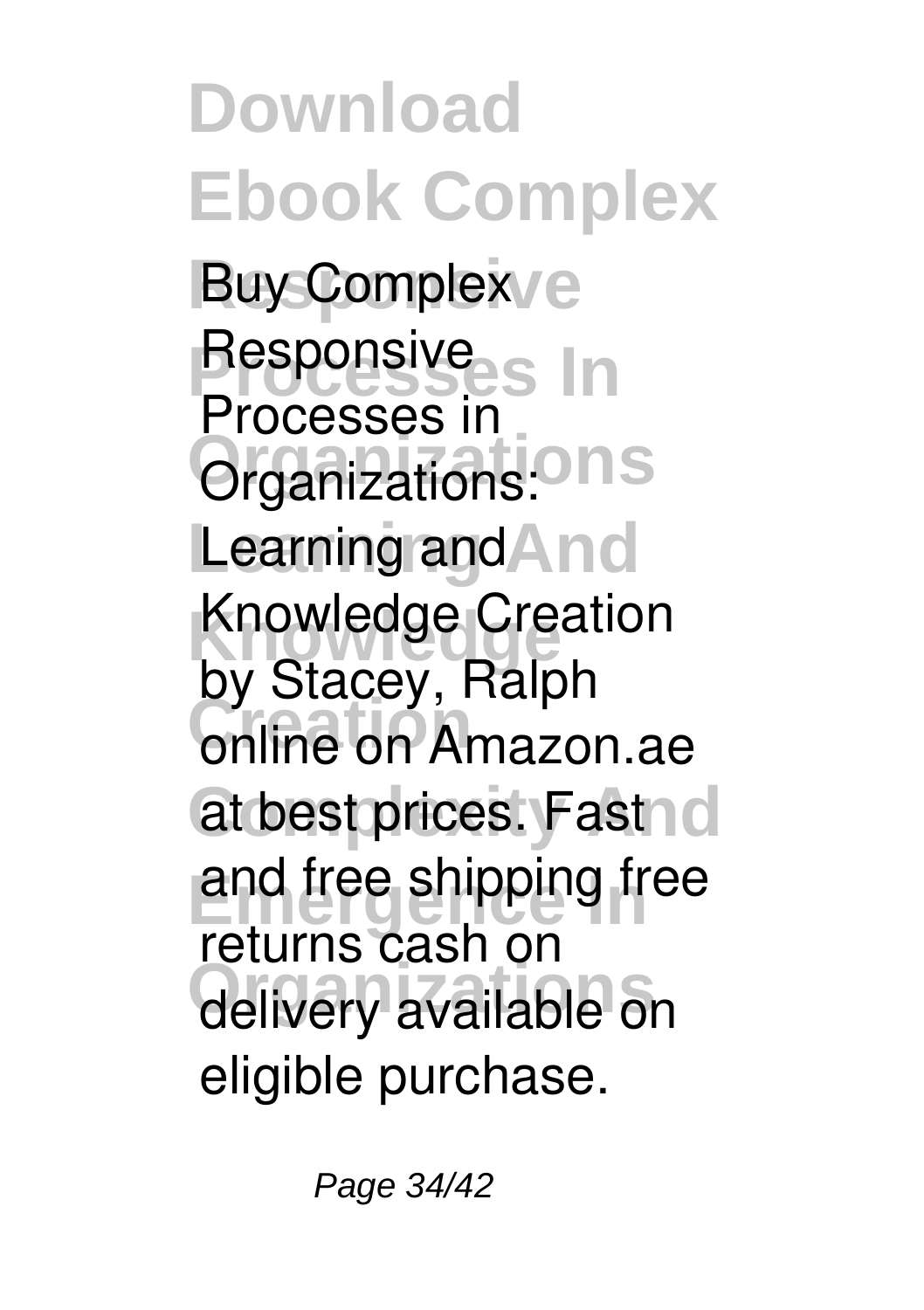**Download Ebook Complex Responsive** *Complex Responsive* **Processes In** *Processes in* **Organizations** *Learning ...* **Complex Responsive** Processes in e **Creation** that most of the literature on these no matters, and the ways **practitioners** now talk *Organizations:* Organizations argues in which most about them, reflect systems thinking and Page 35/42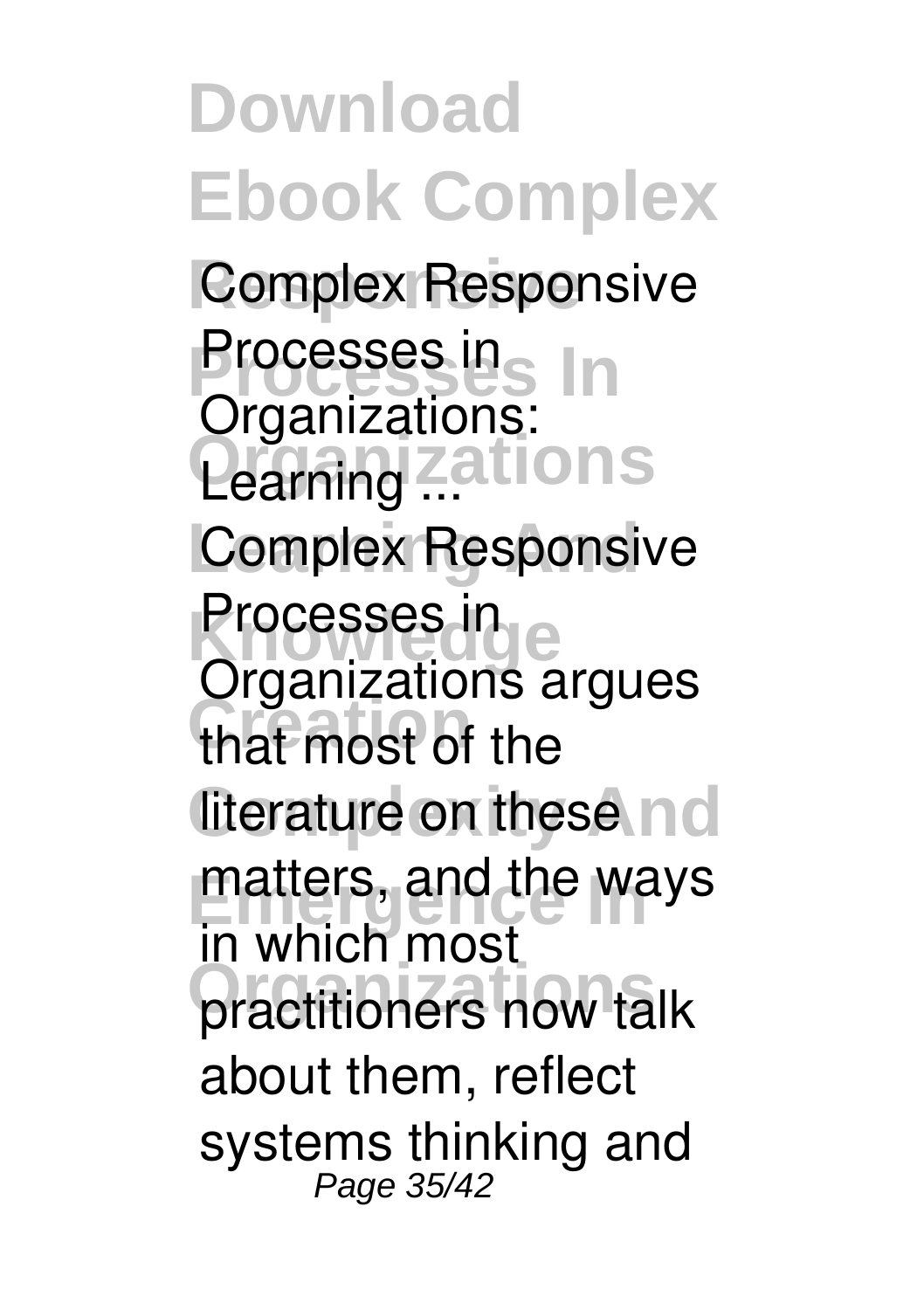that its information **processing view of** no longer tenable.<sup>S</sup> knowledge creation is

#### **Learning And**

Amazon.com **Processes** in **Organizations y. And Relationship-centered** clinical philosophy<sup>S</sup> *Complex Responsive* care (RCC) is a that stresses partnership, careful Page 36/42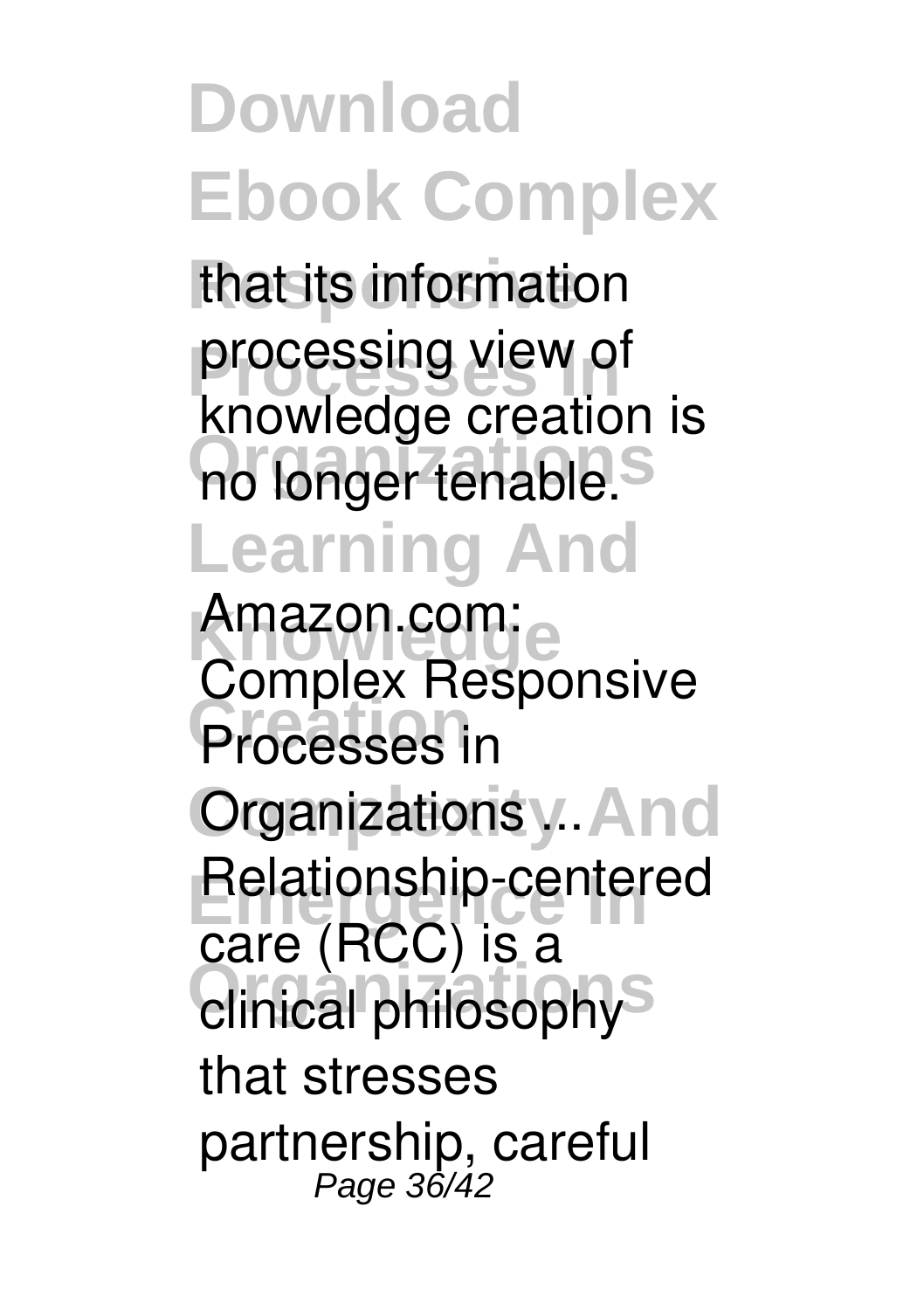attention to relational process, shared self-awareness. A<sup>S</sup> hew complexity $\neg$  c inspired theory of **Creation** called complex responsive processes of relating (CRPR) theoretical ations decision-making, and human interaction offers strong confirmation for the principles and Page 37/42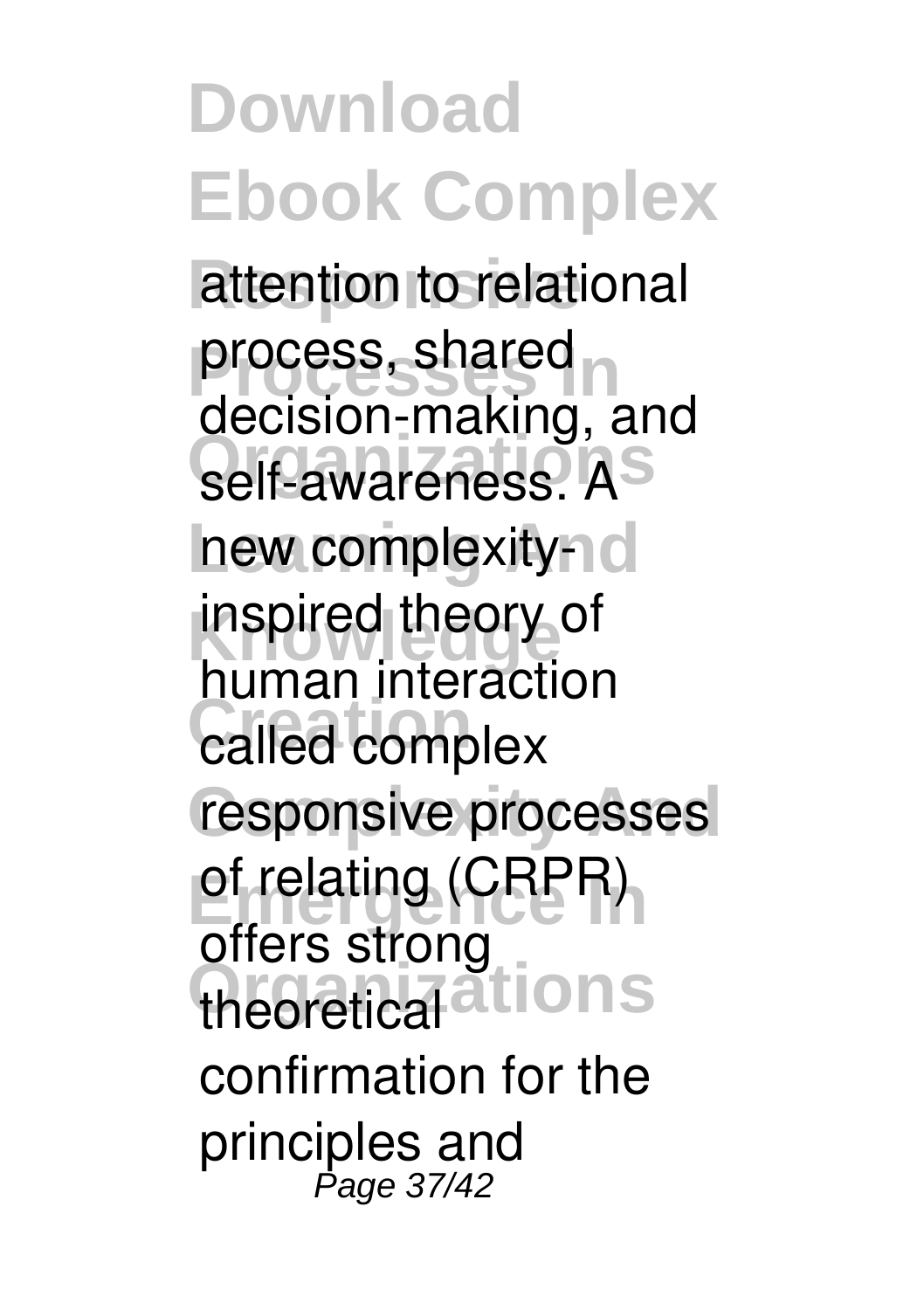practices of RCC, and thus may be of  $\ln$ **Communications** researchers and c reflective dge **Creation** interest to practitioners.

**A New Theoretical no Foundation for Organizations** *Relationship-centered Care* theory of 'complex responsive Page 38/42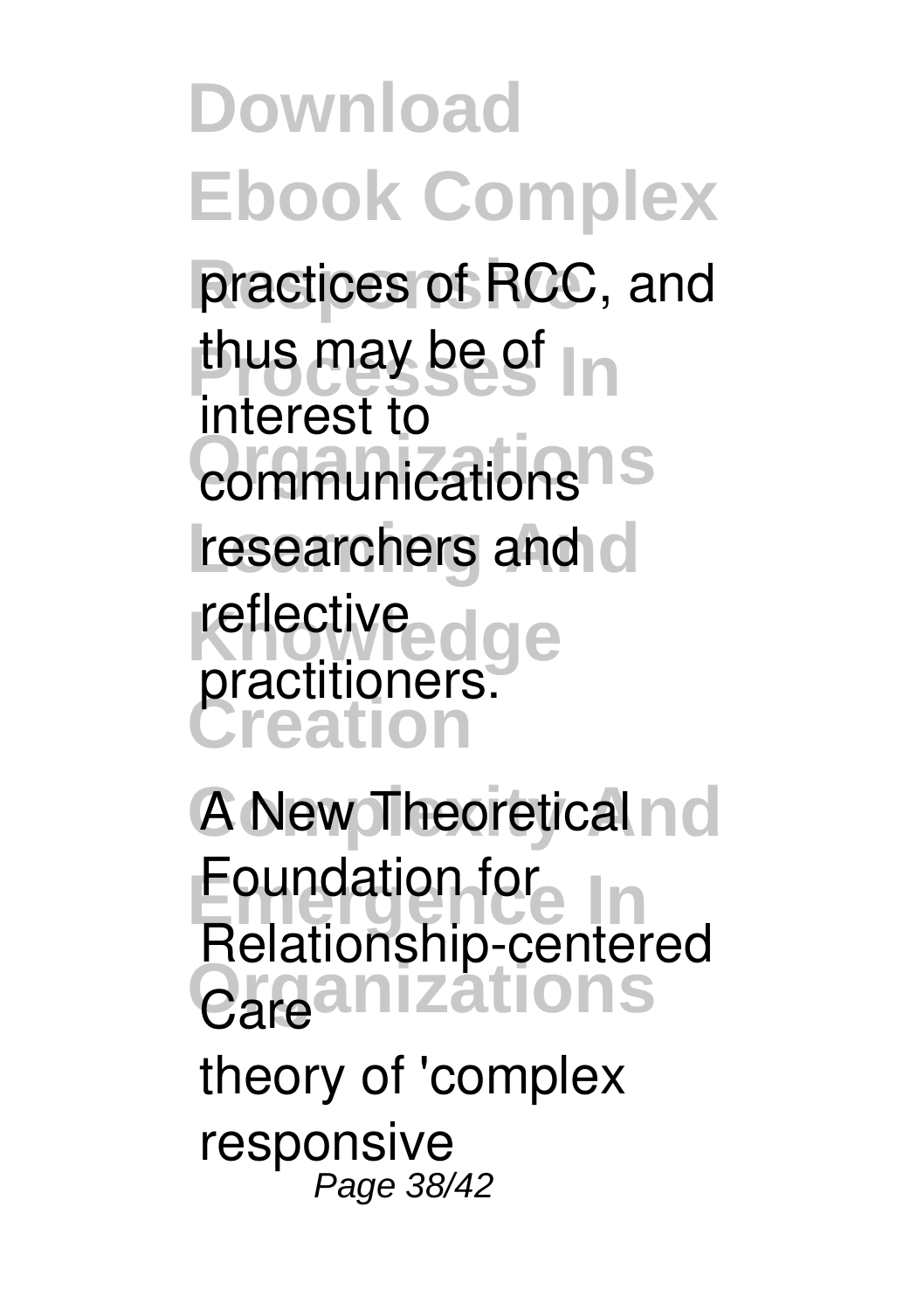processes'sln/my reading, his approach **Organizations** theses. First, the distinction between the individual and the **Creation** being unhelpful, because only through **Exercise in the vehicle** produced. Second, hangs on two central social is judged as interaction is meaning the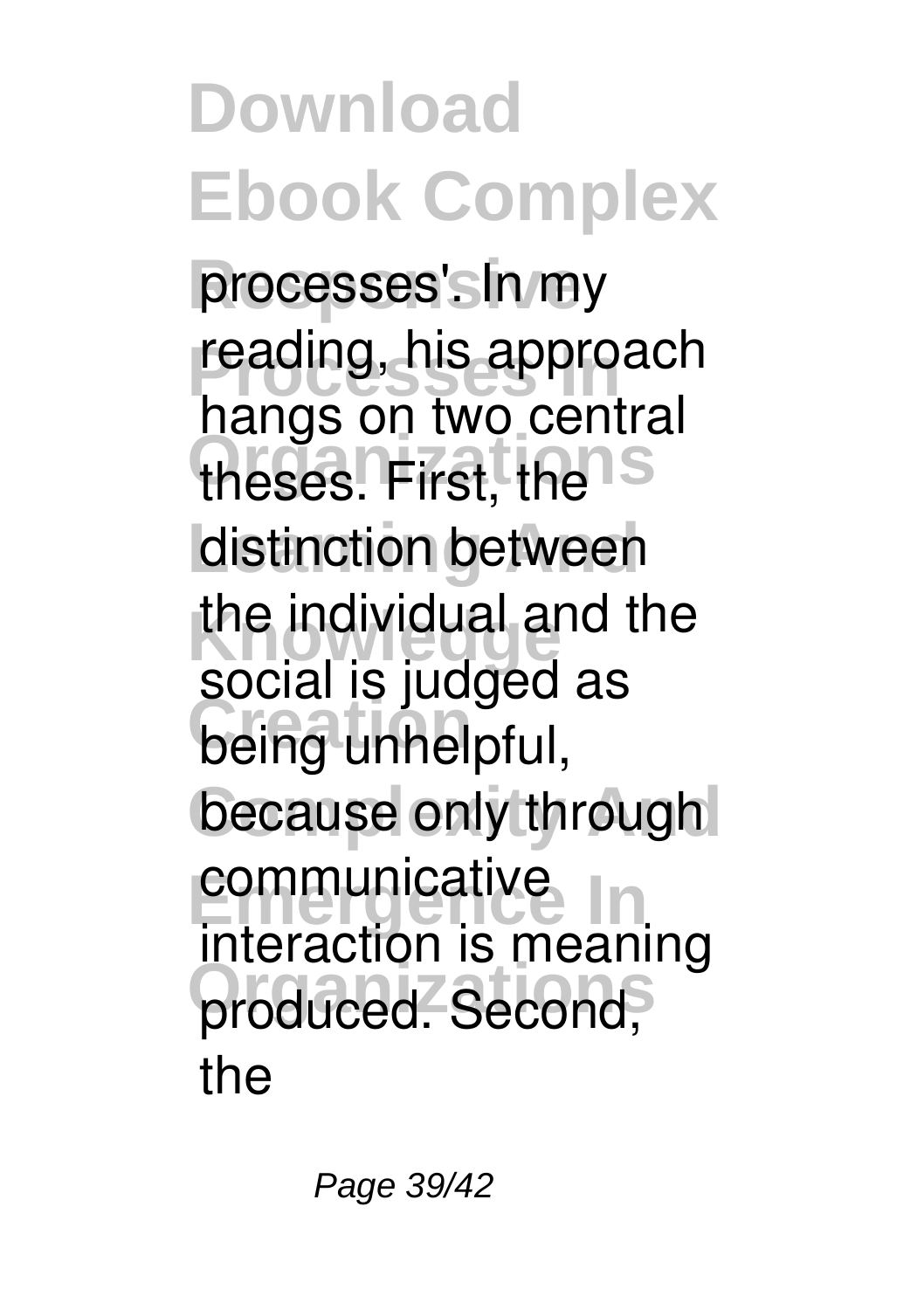**Download Ebook Complex Responsive** *Complex Responsive* **Processes In** *Processes in* **Organizations** *Learning ...* **Complex Responsive Knowledge** Thinking<sup>O</sup> **Organizational And** development provides systemically and S *Organizations.* Processes II Challenging Systems the opportunity to act creatively to help the people in an Page 40/42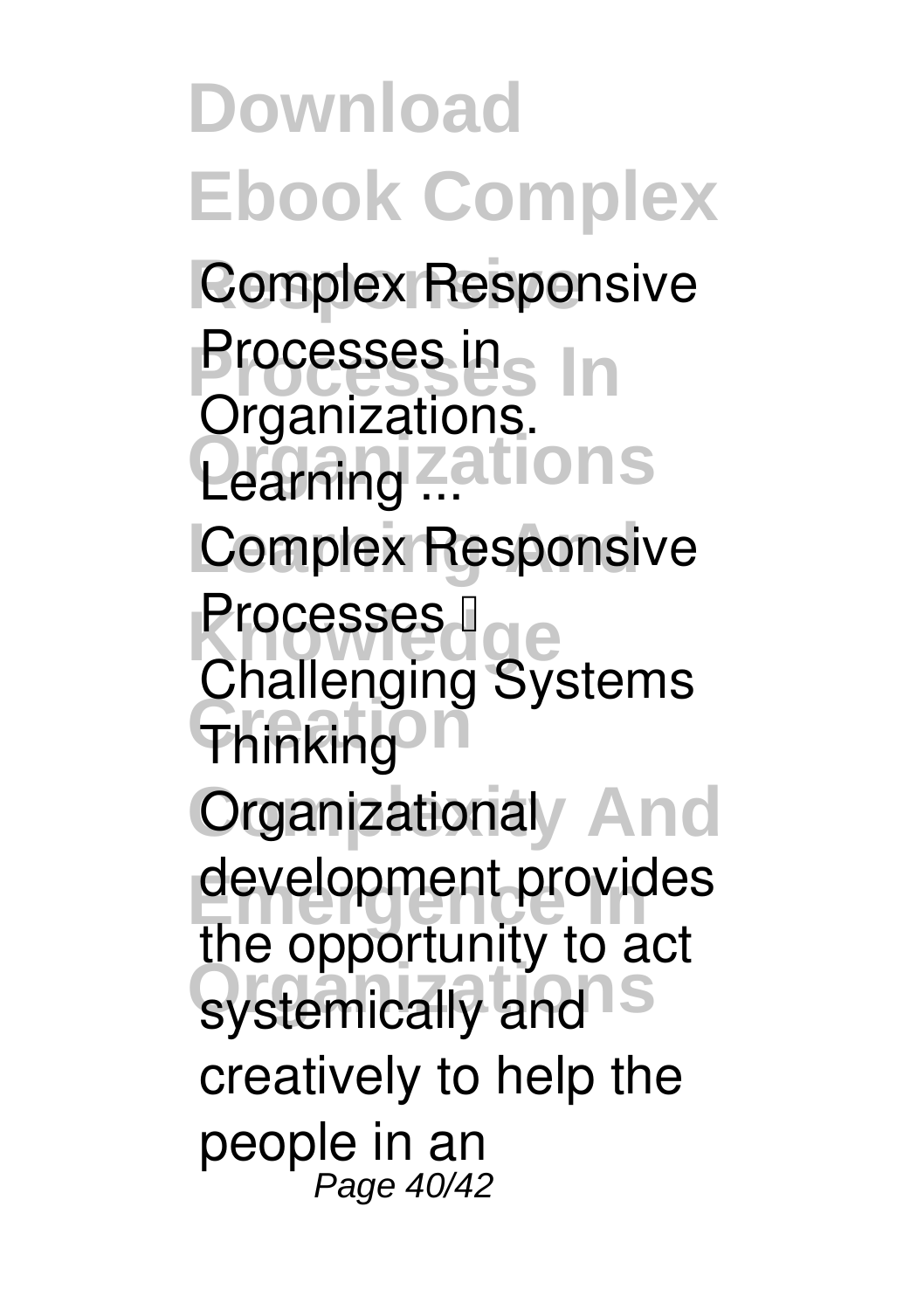**organization learn.** At their best OD<br> **Prostitional Organizations** understand and act on the connectedness of the work process potential of the people Within the xity And **Premization.ce In Organizations** practitioners and serve the